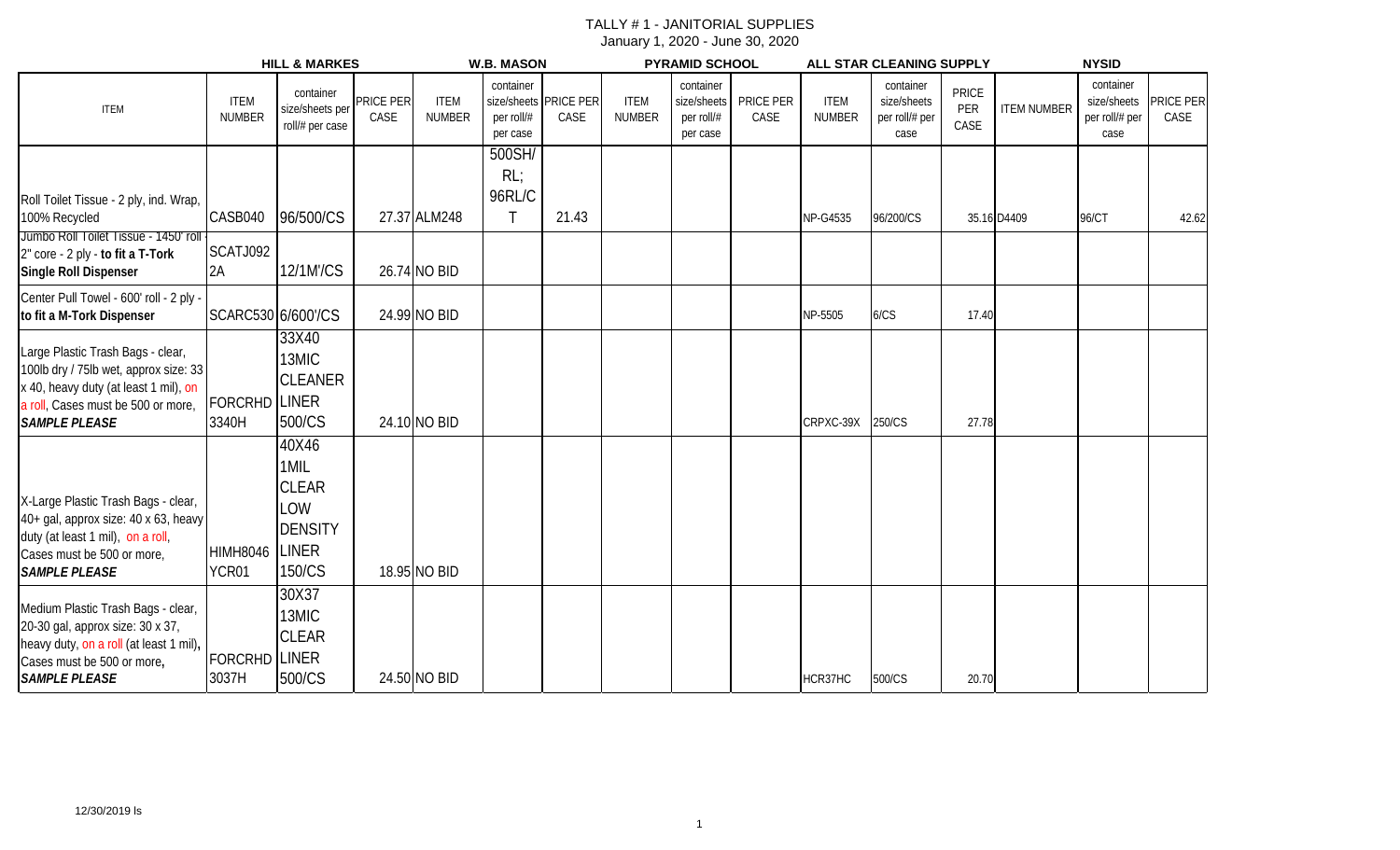| Small Plastic Trash Bags - clear, 24<br>x 24, heavy duty (at least 1 mil), on       |                               | 24X24<br>8MIC<br><b>CLEAR</b>                                                             |          |                          |                |       |                                |                    |       |         |        |       |  |  |
|-------------------------------------------------------------------------------------|-------------------------------|-------------------------------------------------------------------------------------------|----------|--------------------------|----------------|-------|--------------------------------|--------------------|-------|---------|--------|-------|--|--|
| a roll, Cases must be 500 or more,<br><b>SAMPLE PLEASE</b>                          | <b>FORCRHD LINER</b><br>2424H | 20/50/CS                                                                                  |          | 17.70 NO BID             |                |       |                                |                    |       | CRPXC23 | 500/CS | 22.51 |  |  |
| Cups: 1oz medicine, clear,<br>graduated, non-sterile                                | POL16200<br>10                | 50/100/CS                                                                                 | 40.76 00 | CSWMC50                  | 5000/CS        | 21.60 | <b>DART</b><br>#DCC100P<br>C   | 2500/CS            | 29.98 |         |        |       |  |  |
| Cups: 5oz cold, 2 7/8"H x 1 1/2"<br>base                                            | DRT6J6                        | <b>6OZ FOAM</b><br><b>CUP</b><br>1000/CS                                                  |          | CSWC5OZ<br>20.60 CPP2500 | 2500/CT        | 24.69 | <b>DART</b><br>#DCCY5C         | 2500/CS            | 36.98 |         |        |       |  |  |
| Cups: 7oz cold, plastic, Dart Conex<br>#7N25 or equal                               | FABRK7                        | FABRIKAL<br>70Z<br><b><i>FRANSLU</i></b><br><b>CENT</b><br>2500/CS                        |          | CSWD7OZ<br>34.71 PPC1200 | 1200/CS        | 10.66 | <b>DART</b><br>#DCCY7-<br>7N25 | 2500/CS            | 47.98 |         |        |       |  |  |
| Cups: 8oz hot/cold, styrofoam<br>DC8J8                                              | DRT8J8                        | 8OZ FOAM<br><b>CUP</b><br>1000/CS                                                         |          | 19.67 DCC8J8             | 1000/CT        | 19.65 | <b>DART</b><br>#DCC8J8         | 1000/CS            | 24.99 |         |        |       |  |  |
| Furniture Polish / aerosol, Pledge,<br>or equal, Provide Sample if equal<br>product | CLRCS232 S                    | <b>CLAIRE</b><br><b>SPRAY</b><br><b>SHINE</b><br><b>FURNITUR</b><br>E POLISH<br>12/170Z/C |          | 25.30 NCL2007            | 12/18oz/<br>CS | 32.47 | <b>CHASE</b><br>#433-4109 S    | 12 17 oz<br>CANS/C | 27.98 |         |        |       |  |  |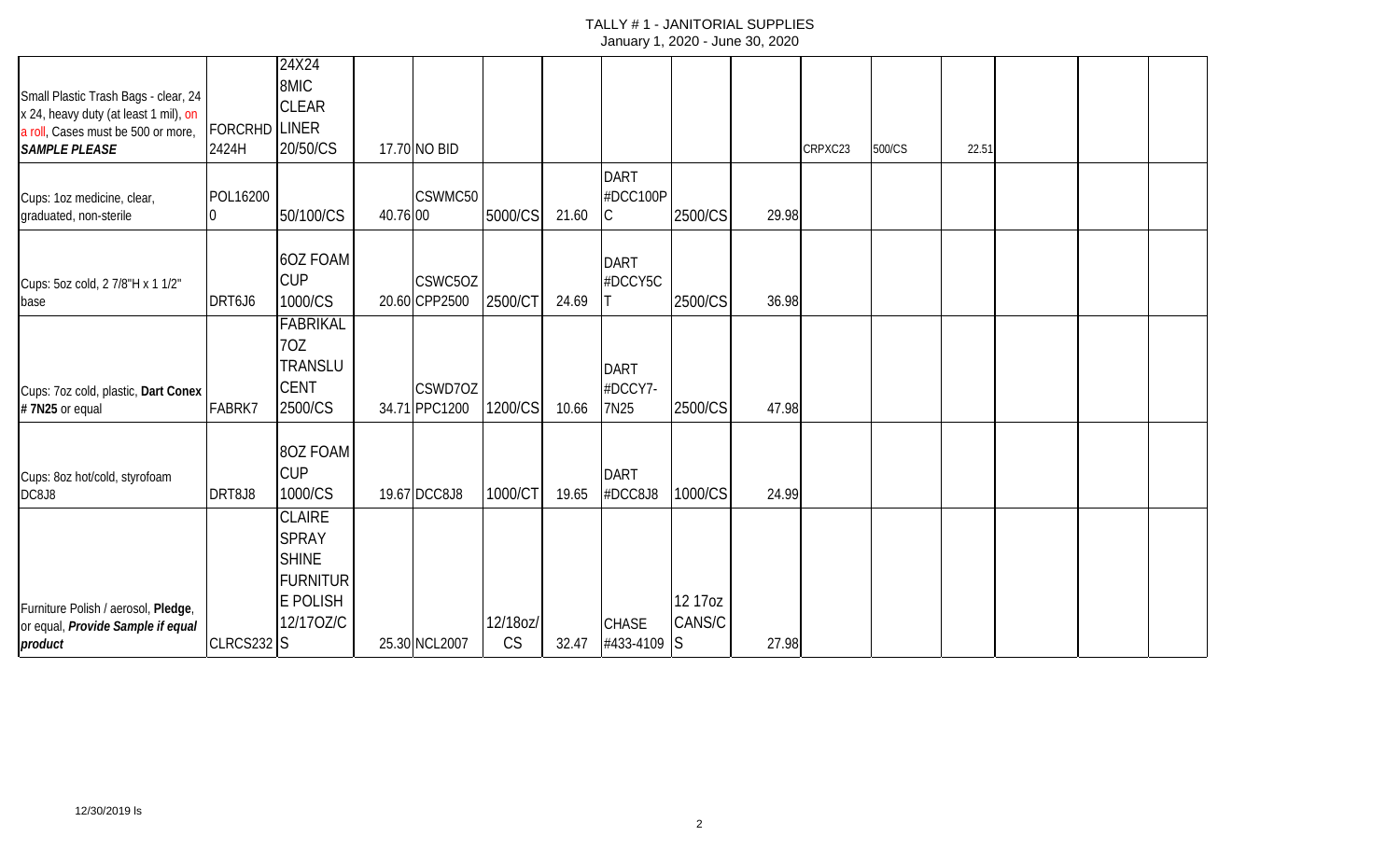|                                                  |                    | <b>ENDUST</b>    |           |                  |           |       |                 |              |       |                   |       |  |  |
|--------------------------------------------------|--------------------|------------------|-----------|------------------|-----------|-------|-----------------|--------------|-------|-------------------|-------|--|--|
|                                                  |                    |                  |           |                  |           |       |                 |              |       |                   |       |  |  |
|                                                  |                    | <b>DUST</b>      |           |                  |           |       |                 |              |       |                   |       |  |  |
|                                                  |                    | <b>MOP</b>       |           |                  |           |       |                 |              |       |                   |       |  |  |
|                                                  |                    | <b>AEROSOL</b>   |           |                  |           |       |                 |              |       |                   |       |  |  |
| Multi Surface Dusting & Cleaning,                |                    | <b>TREATME</b>   |           |                  |           |       | <b>PLEDGE</b>   | 69.70Z       |       |                   |       |  |  |
| Endust, or equal, Provide Sample ECO61962 NT     |                    |                  |           | DVOCB508 1 EACH; |           |       | #SJN3079        | CANS/C       |       |                   |       |  |  |
| & Specs if equal product                         | 91                 | 6/15OZ/CS        | 26.11 171 |                  | 12.5oz    | 4.17  | 51              | S            | 30.98 |                   |       |  |  |
|                                                  |                    | <b>SHINE UP</b>  |           |                  |           |       |                 |              |       |                   |       |  |  |
|                                                  |                    | LEMON            |           |                  |           |       |                 |              |       |                   |       |  |  |
|                                                  |                    | <b>FURNITUR</b>  |           |                  |           |       |                 |              |       |                   |       |  |  |
| Wood Cleaner/Polish, 2 in 1,                     |                    |                  |           |                  |           |       |                 |              |       |                   |       |  |  |
| Orange Glo or equal, 32 oz,                      | DIV499548 E POLISH |                  |           |                  |           |       |                 |              |       |                   |       |  |  |
| Provide sample if equal product                  |                    | 12QT/CS          |           | 51.88 NO BID     |           |       |                 |              |       |                   |       |  |  |
|                                                  |                    | <b>SIMONIZ</b>   |           |                  |           |       |                 |              |       |                   |       |  |  |
|                                                  |                    | $AP-7$           |           |                  |           |       |                 |              |       |                   |       |  |  |
| Everyday Cleaner, Hardwood &                     |                    | NEUTRAL          |           |                  |           |       |                 |              |       |                   |       |  |  |
| Laminate Floor, Orange Glo, or                   |                    | <b>FLOOR</b>     |           |                  |           |       |                 |              |       |                   |       |  |  |
| equal, 32 oz, Provide sample if                  |                    | SMZP2666 CLEANER |           |                  |           |       |                 |              |       |                   |       |  |  |
| equal product                                    | 004                | 4/1GL/CS         |           | 16.03 NO BID     |           |       |                 |              |       |                   |       |  |  |
|                                                  |                    |                  |           |                  |           |       |                 | 12 18 oz     |       |                   |       |  |  |
|                                                  |                    | 12/14OZ/C        |           | BWK347A          | I EACH;   |       | <b>CHASE</b>    | CANS/C       |       |                   |       |  |  |
| Stainless Steel Cleaner, oil based -<br>16-18 oz | CLRCS227 S         |                  | 23.67 EA  |                  | 18oz      | 2.41  | #433-4111       | <sub>S</sub> | 27.69 |                   |       |  |  |
|                                                  |                    |                  |           |                  |           |       |                 |              |       |                   |       |  |  |
|                                                  |                    | <b>VIREX TB</b>  |           |                  |           |       |                 |              |       |                   |       |  |  |
|                                                  |                    | <b>HOSPITAL</b>  |           |                  |           |       |                 |              |       |                   |       |  |  |
|                                                  |                    | <b>DISINFEC</b>  |           |                  |           |       |                 |              |       |                   |       |  |  |
|                                                  |                    | TANT,            |           |                  |           |       |                 |              |       |                   |       |  |  |
| Liquid Disinfectant/Cleaner (non-                |                    | RTU,             |           |                  |           |       | <b>COMET</b>    | 8 3 2 o z    |       |                   |       |  |  |
| abrasive) Comet or equal, 32 oz                  |                    | 12/320Z/C        |           | PGC02287         | 8/32oz/   |       | #PGC0228 CANS/C |              |       |                   |       |  |  |
| <b>NOT CRÈME</b>                                 | JNJ4743            | S.               | 40.45 CT  |                  | <b>CS</b> | 40.93 | 7CT             | S            | 48.98 |                   |       |  |  |
| Roll Paper Towel/Perf,, sample                   |                    |                  |           |                  | 30/85SH   |       |                 |              |       |                   |       |  |  |
| please - WHITE - RECYCLED                        | CASK085            | 30/85/CS         |           | 16.18 MRC06350   | /CT       | 16.99 |                 |              |       | NP-12350EW 12/CS0 | 17.40 |  |  |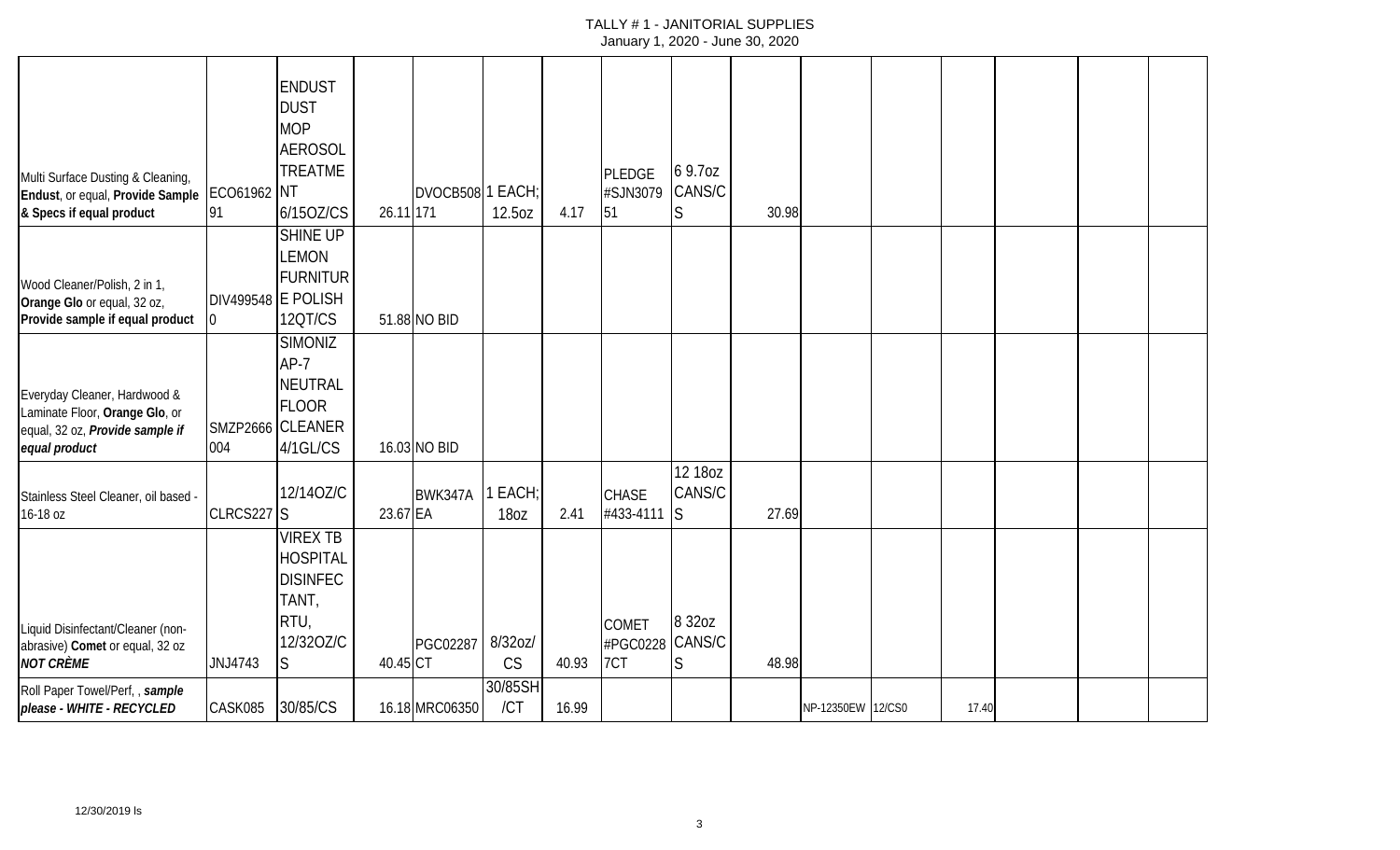|                                                                 |                 | 8" BROWN            |           |                |           |       |                           |           |       |                  |                      |       |             |         |       |
|-----------------------------------------------------------------|-----------------|---------------------|-----------|----------------|-----------|-------|---------------------------|-----------|-------|------------------|----------------------|-------|-------------|---------|-------|
| Roll Paper Towel/Perf, good quality,<br>sample please - BROWN - | MORR680   TOWEL | <b>ROLL</b>         |           | MRCP728        | 6/800'/C  |       |                           |           |       |                  |                      |       |             |         |       |
| <b>RECYCLED</b>                                                 |                 | 6/800'/CS           | 14.76 N   |                | $\top$    | 15.58 |                           |           |       | <b>NP-6800EN</b> | 6/CS                 | 17.70 |             |         |       |
|                                                                 |                 | CASCADE             |           |                |           |       |                           |           |       |                  |                      |       |             |         |       |
|                                                                 |                 | <b>S ROLL</b>       |           |                |           |       |                           |           |       |                  |                      |       |             |         |       |
| Roll Paper Towel - equal to Brawny                              |                 | <b>TOWEL</b>        |           |                | 30/85SH   |       |                           |           |       |                  |                      |       |             |         |       |
| or Bounty                                                       | CASK300         | 15/70/CS            |           | 11.50 MRC06350 | /CT       | 16.99 |                           |           |       | NP-3085-2        | 30/CS                | 18.36 |             |         |       |
|                                                                 |                 | JAB227705 AMMONIA   |           | CALICD47       | 12/32oz/  |       |                           |           |       | 19706915391      |                      |       |             |         |       |
| Ammonia                                                         | 21              | 4/1GL/CS            | 14.67 5   |                | <b>CS</b> | 15.95 |                           |           |       | kik              | 4/CS                 | 16.03 |             |         |       |
|                                                                 |                 | 3/1210Z/C           |           | KIK110086      |           |       |                           |           |       |                  |                      |       |             |         |       |
| Bleach - Clorox, or equal                                       | CLX30966 S      |                     |           | 15.53 35042    | 6GL/CT    | 12.78 |                           |           |       |                  |                      |       | D4726       | 4GL/CS  | 28.36 |
|                                                                 | <b>SMZC0597</b> |                     |           | <b>BWKHURA</b> | 40LB      |       |                           |           |       |                  |                      |       |             |         |       |
| Oxiclean, 25lb tub                                              | 050             | 50LBS/CS            |           | 21.41 CAN40    | PAIL      | 21.11 |                           |           |       |                  |                      |       |             |         |       |
|                                                                 |                 |                     |           |                |           |       |                           |           |       |                  |                      |       |             |         |       |
| Gloves - Powder Free - Vinyl -                                  |                 |                     |           | <b>CSWVECP</b> |           |       | <b>TRADEX</b>             | 10/100/   |       |                  |                      |       |             |         |       |
| Exam (Small)                                                    |                 | ISL102212 10/100/CS | 19.87 FGS |                | 100/BX    | 1.71  | #VSM5201                  | <b>CS</b> |       | 24.90 146-0087   | 10 BOXES<br>PER CASE |       | 21.12 C3315 | 1000/CS | 38.61 |
|                                                                 |                 |                     |           |                |           |       |                           |           |       |                  |                      |       |             |         |       |
|                                                                 |                 |                     |           |                |           |       |                           | 10/100/   |       |                  |                      |       |             |         |       |
| Gloves - Powder Free - Vinyl -<br>Exam (Medium)                 |                 | ISL102214 10/100/CS | 19.87 FGM | <b>CSWVECP</b> | 100/BX    | 1.71  | <b>TRADEX</b><br>#VMD5201 | <b>CS</b> |       | 24.90 146-0086   | 10 BOXES<br>PER CASE |       | 21.12 C3315 | 1000/CS | 38.61 |
|                                                                 |                 |                     |           |                |           |       |                           |           |       |                  |                      |       |             |         |       |
|                                                                 |                 |                     |           |                |           |       |                           |           |       |                  |                      |       |             |         |       |
| Gloves - Powder Free - Vinyl -                                  |                 |                     |           | <b>CSWVECP</b> |           |       | <b>TRADEX</b>             | 10/100/   |       |                  | 10 BOXES             |       |             |         |       |
| Exam (Large)                                                    |                 | ISL102216 10/100/CS | 19.87 FGL |                | 100/BX    | 1.71  | #VLG5201                  | <b>CS</b> |       | 24.90 146-0085   | PER CASE             |       | 21.12 C3315 | 1000/CS | 38.61 |
| Gloves - Powder Free - Vinyl -                                  |                 |                     |           | <b>CSWVECP</b> |           |       | <b>TRADEX</b>             | 10/100/   |       |                  | 10 BOXES             |       |             |         |       |
| Exam (X-Large)                                                  |                 | ISL102218 10/100/CS |           | 19.87 FGXL     | 100/BX    | 1.71  | #VXL5201                  | <b>CS</b> |       | 24.90 146-0084   | PER CASE             |       | 21.12 C3315 | 1000/CS | 38.61 |
|                                                                 |                 |                     |           |                |           |       |                           |           |       |                  |                      |       |             |         |       |
| Gloves - Powder Free - Latex                                    |                 |                     |           | <b>CSWLGPP</b> |           |       | <b>TRADEX</b>             | 10/100/   |       |                  |                      |       |             |         |       |
| (Small)                                                         |                 | ISL100212 10/100/CS | 32.95 FGS |                | 1000/CT   | 27.08 | #LSM5201                  | <b>CS</b> | 34.70 |                  |                      |       | C3316       | 1000/CS | 48.04 |
|                                                                 |                 |                     |           |                |           |       |                           |           |       |                  |                      |       |             |         |       |
| Gloves - Powder Free - Latex                                    |                 |                     |           | <b>CSWLGPP</b> |           |       | <b>TRADEX</b>             | 10/100/   |       |                  |                      |       |             |         |       |
| (Medium)                                                        |                 | ISL100214 10/100/CS | 32.95 FGM |                | 1000/CT   | 27.08 | #LMD5201                  | <b>CS</b> | 34.70 |                  |                      |       | C3316       | 1000/CS | 48.04 |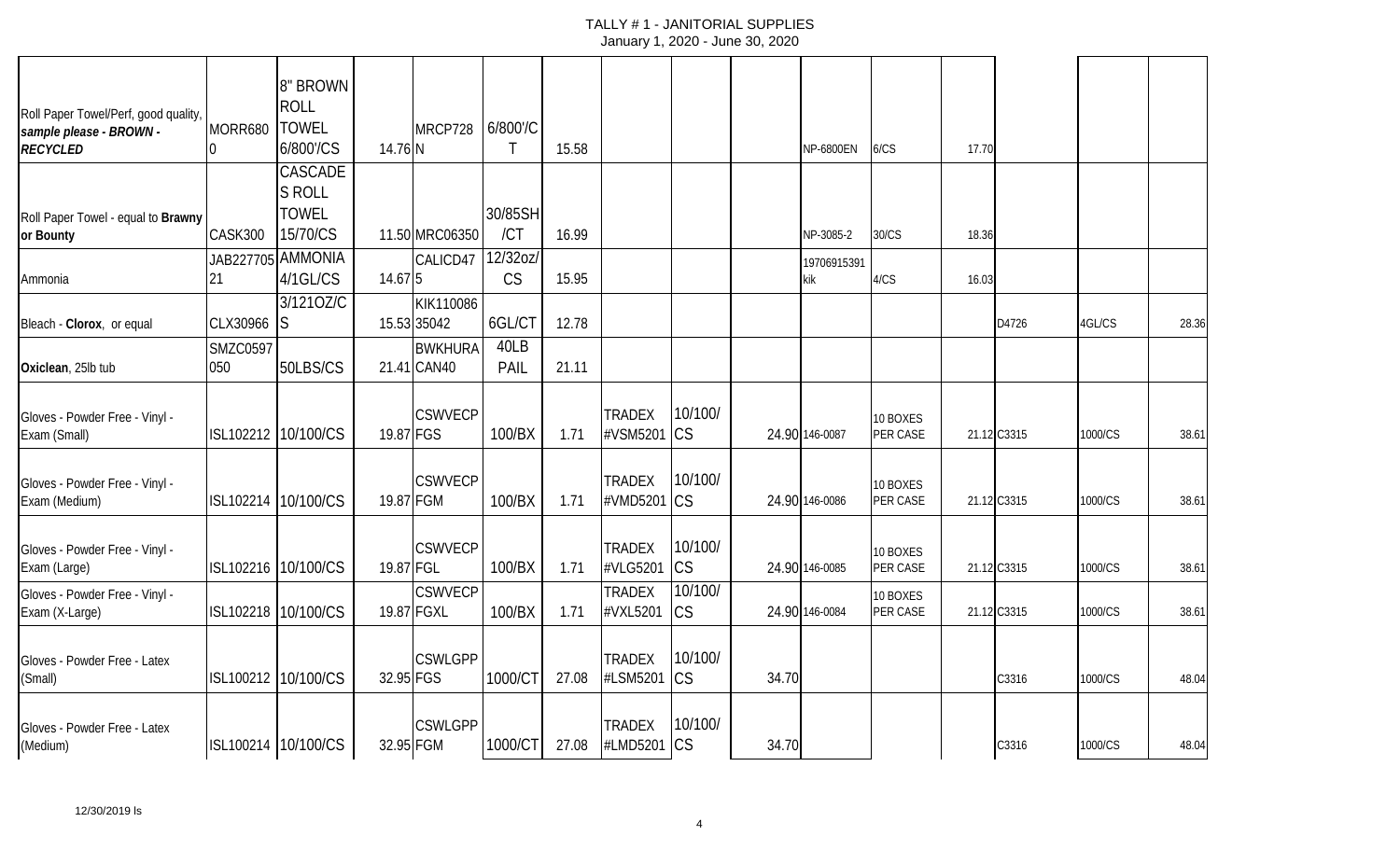| Gloves - Powder Free - Latex                                        |                  |                     |           | <b>CSWLGPP</b>                           |         |       | <b>TRADEX</b>                          | 10/100/              |          |                           |                      |         |             |         |       |
|---------------------------------------------------------------------|------------------|---------------------|-----------|------------------------------------------|---------|-------|----------------------------------------|----------------------|----------|---------------------------|----------------------|---------|-------------|---------|-------|
| (Large)                                                             |                  | ISL100216 10/100/CS | 32.95 FGL |                                          | 1000/CT | 27.08 | #LLG5201                               | <b>CS</b>            | 34.70    |                           |                      |         | C3316       | 1000/CS | 48.04 |
| Gloves - Powder Free - Latex (X-<br>Large)                          |                  | ISL100218 10/100/CS |           | <b>CSWLGPP</b><br>32.95 FGXL             | 1000/CT | 27.08 | <b>TRADEX</b><br>#LXL5201              | 10/100/<br><b>CS</b> | 34.70    |                           |                      |         | C3316       | 1000/CS | 48.04 |
| Gloves - Powder Free - Nitrile -<br>Exam (Small)                    |                  | ROY14001 10/100/CS  | 42.00 FGS | <b>CSWNEBP</b>                           | 100/BX  | 3.06  | <b>TRADEX</b><br>#NSM400               | 10/100/<br><b>CS</b> |          | 37.90 146-0061            | 10 BOXES<br>PER CASE |         | 37.20 C3324 | 2000/CS | 89.75 |
| Gloves - Powder Free - Nitrile -<br>Exam (Medium)                   |                  | ROY14002 10/100/CS  | 42.00 FGM | <b>CSWNEBP</b>                           | 100/BX  | 3.06  | <b>TRADEX</b><br>#NMD400               | 10/100/<br><b>CS</b> |          | 37.90 146-0062            | 10 BOXES<br>PER CASE |         | 37.20 C3324 | 2000/CS | 89.75 |
| Gloves - Powder Free - Nitrile -<br>Exam (Large)                    |                  | ROY14003 10/100/CS  | 42.00 FGL | <b>CSWNEBP</b>                           | 100/BX  | 3.06  | <b>TRADEX</b><br>#NLG400               | 10/100/<br><b>CS</b> |          | 37.90 146-0063            | 10 BOXES<br>PER CASE |         | 37.20 C3324 | 2000/CS | 89.75 |
| Gloves - Powder Free - Nitrile -<br>Exam (X-Large)                  |                  | ROY14004 10/100/CS  |           | <b>CSWNEBP</b><br>42.00 FGXL             | 100/BX  | 3.06  | <b>TRADEX</b><br>#NXL400               | 10/100/<br><b>CS</b> |          | 37.90 146-0064            | 10 BOXES<br>PER CASE |         | 37.20 C3324 | 2000/CS | 89.75 |
| Plunger                                                             | [BWK0920]<br>1EA | 1/EA                | 4.06 EA   | BWK09201                                 | 1 EACH  | 3.50  | <b>TOLCO</b><br>#280174                | EA                   | 2.99 ind | 66r hubcity               | <b>12/CS</b>         | 3.07    |             |         |       |
| Toilet Brush with Holder                                            | <b>IMP333</b>    | 1/EA                |           | RCP63100<br>0WE/<br>RCP63110<br>4.48 OWE | 1 EACH  | 3.39  | <b>RUBBERM</b><br>AID #6310<br>$+6311$ | EA                   |          | 2.79 27 hubcity ind 12/CS |                      | 1.76    |             |         |       |
| Brooms, corn maids                                                  | OCD61036 1/EA    |                     | 5.37 EA   | BWK920Y                                  | 1 EACH  | 4.99  | <b>GREENW</b><br>OOD #534              | <b>IEA</b>           | 2.49 ind | 1-Ic hubcity              | <b>12/CS</b>         | 3.46    |             |         |       |
| Brooms, Angled, 12" Polypropylene<br>Bristle, w/Vinyl Coated Handle | OCD6410          | 1/EA                | 4.46 EA   | BWK932A                                  | 1 EACH  | 6.26  | <b>ABCO</b><br>#BR1024M                | EA                   |          | 3.82 4050 janico          | <b>12/CS</b>         | 4.76 EA |             |         |       |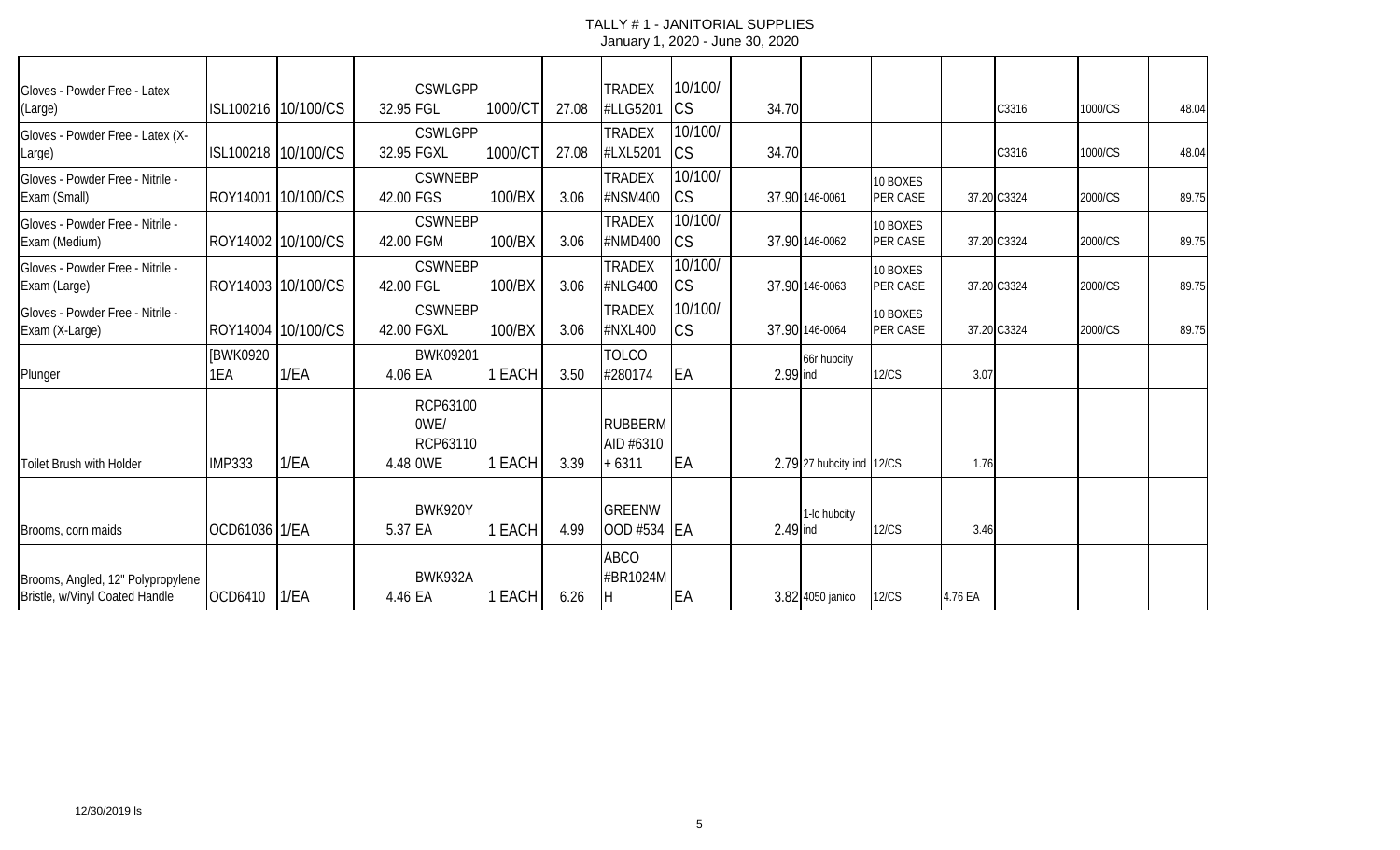| Push Broom w/Non-Wood Handle<br>2' wide                                                           | OCD27065 SS<br>6 &<br>[BWK636        | 24"<br><b>COMBO</b><br><b>PUSH</b><br>BROOM,<br>60"<br><b>FIBERGLA</b><br><b>THREADE</b><br><b>D HANDLE</b>  |         | <b>BWK20624</b><br>17.42 / BWK636 | 1 EACH           | 16.79 | <b>BETTER</b><br><b>BRUSH</b><br>#101124 +<br>M106060 | EA                     | 14.69 |  |       |        |       |
|---------------------------------------------------------------------------------------------------|--------------------------------------|--------------------------------------------------------------------------------------------------------------|---------|-----------------------------------|------------------|-------|-------------------------------------------------------|------------------------|-------|--|-------|--------|-------|
| Push Broom w/Non-Wood Handle -<br>4' wide                                                         | OCD27071 SS<br>4 &<br><b>IBWK636</b> | 36"<br><b>MEDIUM</b><br><b>PUSH</b><br>BROOM,<br>60"<br><b>FIBERGLA</b><br><b>THREADE</b><br><b>D HANDLE</b> |         | 24.40 NO BID                      |                  |       | <b>ABCO</b><br>#M106060<br>**3' WIDE**<br>BH11009 EA  |                        | 21.99 |  |       |        |       |
| Air Deodorizer - Simonize<br>Eliminator or equal - Provide<br>Sample & Specs if equal product 012 | <b>SMZL2107</b>                      | 12QT/CS                                                                                                      | 21.78 6 | NCL14283 12/32oz/                 | <b>CS</b>        | 34.43 |                                                       |                        |       |  |       |        |       |
| Air Freshener - 9.7 oz - Febreze Air (PGC9625 6/8.80Z/C<br>Effects or equal                       | b.                                   | $\overline{S}$                                                                                               |         | 17.70 PGC96255                    | 1 EACH;<br>8.8oz | 3.41  | FEBREEZ<br>#PGC9625 6 8.80Z<br>$5*8.80z$<br>$CAN**$   | CANS/C<br><sub>S</sub> | 18.09 |  | D4511 | 4GL/CS | 55.87 |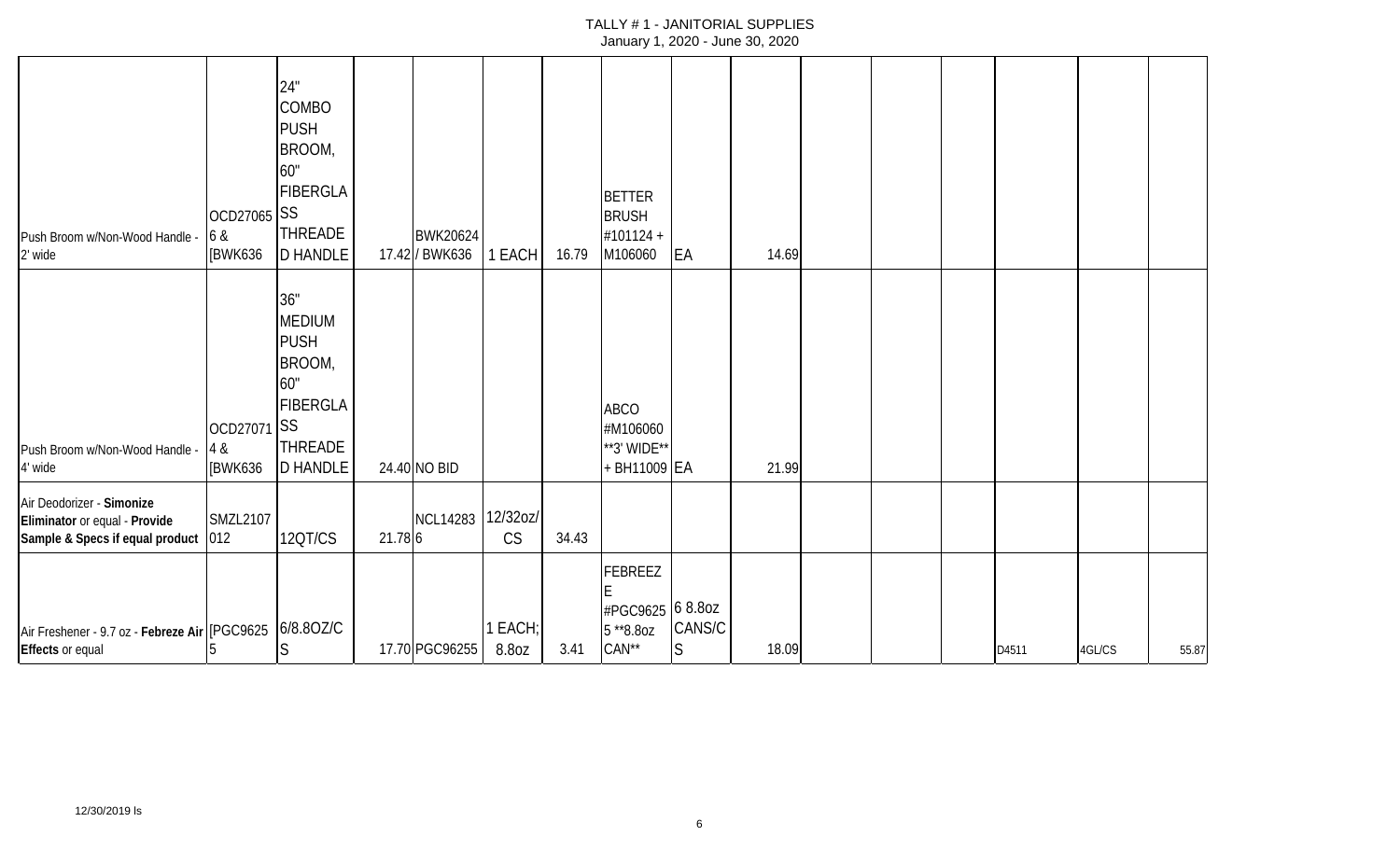| Spray Disinfectant, 16.5 oz, Chase CLRCS110 12/170Z/C<br>or equal                                |                                   | PRO-Q<br><b>LEMON</b><br><b>DISINFEC</b><br><b>TANT</b><br>AEROSOL,<br>S             |          | 21.48 CHP34104   1 EACH                  |        | 1.77   | <b>CHASE</b><br>#433-4104                               | 12<br>16.5oz<br>CANS/C<br><sub>S</sub> | 26.89 |                  |              |       | D4098 | 3/32oz/CS | 28.04 |
|--------------------------------------------------------------------------------------------------|-----------------------------------|--------------------------------------------------------------------------------------|----------|------------------------------------------|--------|--------|---------------------------------------------------------|----------------------------------------|-------|------------------|--------------|-------|-------|-----------|-------|
| Odor Obsorbing Gel - assorted<br>scents - 8 oz - Natural Magic, or<br>equal                      | NIL8NLC                           | <b>NILOGEL</b><br><b>ODOR</b><br><b>ABSORBIN</b><br>G<br><b>GRANULE</b><br>6/120Z/CS | 28.37 EA | BRI900114                                | 1 EACH | 3.78   |                                                         |                                        |       |                  |              |       |       |           |       |
| Universal Telescopic Window<br>Squeegee Pole - 4-8'                                              | HND1                              | 70"<br>TUWDB70 EXTENDIN<br><b>G HANDLE</b>                                           | 5.36 08  | <b>COCP2550</b>                          | 3/CT   | 60.75  | <b>UNGER</b><br>#EP24R                                  | EA                                     | 30.74 |                  |              |       |       |           |       |
| Bi-Level Deck Scrub Brush - 10" -<br>stiff crimped polypropylene bristles - &<br>60" wood handle | OCD27190 BRUSH,<br><b>OCD7160</b> | 10"<br><b>POLYPRO</b><br><b>DECK</b><br>60" WOOD<br><b>HANDLE</b>                    |          | COCPI004<br>000/<br>COCPM10<br>5.77 1060 | 12/CT  | 110.76 | <b>RUBBERM</b><br><b>AID</b><br>#FG6337B<br>$L + 01102$ | <b>EA</b>                              |       | 7.99 4211 janico | <b>12/CS</b> | 12.16 |       |           |       |
| Mop Head - 8 oz - THIN BAND<br>ONLY - (nylon or blend for waxing) 1PK3                           | TUWFM20 FINISH                    | <b>BLUE/WHI</b><br><b>TE RAYON</b><br><b>LOOP</b><br>MOP 3/CS                        |          | 25.35 NO BID                             |        |        | <b>ABCO</b><br>#LM203MC<br><b>SNB</b><br>**RAYON** DZ   |                                        | 35.88 |                  |              |       |       |           |       |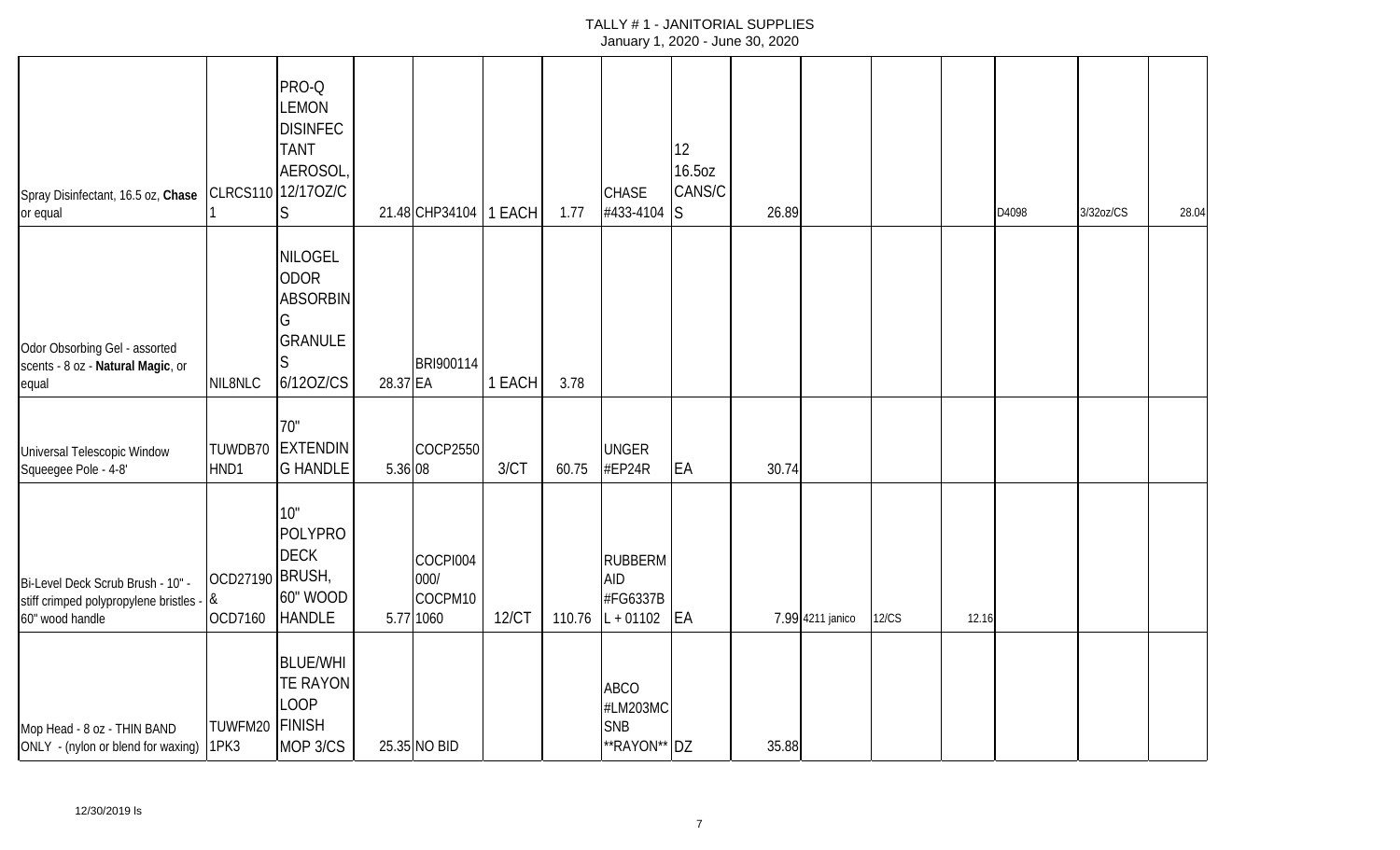|                                                   |               | 160Z            |           |              |       |       |                |    |       |                   |              |         |  |  |
|---------------------------------------------------|---------------|-----------------|-----------|--------------|-------|-------|----------------|----|-------|-------------------|--------------|---------|--|--|
|                                                   |               | <b>BLUE</b>     |           |              |       |       |                |    |       |                   |              |         |  |  |
|                                                   |               | <b>LAUNDER</b>  |           |              |       |       |                |    |       |                   |              |         |  |  |
|                                                   |               | ABLE            |           |              |       |       |                |    |       |                   |              |         |  |  |
|                                                   |               | <b>LOOP</b>     |           |              |       |       |                |    |       |                   |              |         |  |  |
|                                                   |               | MOP,            |           |              |       |       |                |    |       |                   |              |         |  |  |
|                                                   |               | <b>NARROW</b>   |           |              |       |       |                |    |       |                   |              |         |  |  |
| Mop Head - 16 oz - THIN BAND                      | TUWGENB BAND, |                 |           | ABOCM20      |       |       | ABCO           |    |       |                   |              |         |  |  |
| <b>ONLY</b>                                       | LL16B         | <b>12/CS</b>    | 46.95 16S |              | 12/DZ | 19.59 | #CM2016S DZ    |    |       | 17.88 3051 janico | 12/CS        | 2.18 EA |  |  |
|                                                   |               | <b>COTTON</b>   |           |              |       |       |                |    |       |                   |              |         |  |  |
|                                                   |               | <b>LOOP</b>     |           |              |       |       |                |    |       |                   |              |         |  |  |
|                                                   |               | <b>MOP</b>      |           |              |       |       |                |    |       |                   |              |         |  |  |
| Mop Head - 20 oz - THIN BAND                      | TUWDOL2 HEAD  |                 |           | ABOCM20      |       |       | <b>ABCO</b>    |    |       |                   |              |         |  |  |
| <b>ONLY</b>                                       | 01PK3         | 3/CS            | 12.30 20S |              | 12/CT | 22.90 | #CM2020S DZ    |    |       | 21.96 3052 janico | <b>12/CS</b> | 2.38 EA |  |  |
|                                                   |               |                 |           |              |       |       |                |    |       |                   |              |         |  |  |
| Cotton Wall Mop Pad 5" x 8 1/2" -                 |               |                 |           |              |       |       | <b>GEERPRE</b> |    |       |                   |              |         |  |  |
| Geerpres # 9502 or equal                          | NO BID        | NO BID          | NO BID    | NO BID       |       |       | SS #9502       | EA | 11.29 |                   |              |         |  |  |
|                                                   |               | Q"              |           |              |       |       |                |    |       |                   |              |         |  |  |
|                                                   |               | <b>GREEN/W</b>  |           |              |       |       |                |    |       |                   |              |         |  |  |
|                                                   |               | <b>HITE</b>     |           |              |       |       |                |    |       |                   |              |         |  |  |
|                                                   |               | <b>MICROFIB</b> |           |              |       |       |                |    |       |                   |              |         |  |  |
| Microfiber Wall Wash Mop Pad - 5"  TUWMMS9 ER PAD |               |                 |           |              |       |       |                |    |       |                   |              |         |  |  |
| x 10 1/2" - Backing: velcro style loop GWL        |               | <b>12/CS</b>    |           | 37.90 NO BID |       |       |                |    |       |                   |              |         |  |  |
|                                                   |               | 9" WALL         |           |              |       |       |                |    |       |                   |              |         |  |  |
|                                                   |               | <b>WASH</b>     |           |              |       |       |                |    |       |                   |              |         |  |  |
| Handle for above Microfiber Wall                  |               | <b>FRAME</b>    |           |              |       |       |                |    |       |                   |              |         |  |  |
| Wash Mop                                          | TUWPTZ9 6/CS  |                 |           | 34.46 NO BID |       |       |                |    |       |                   |              |         |  |  |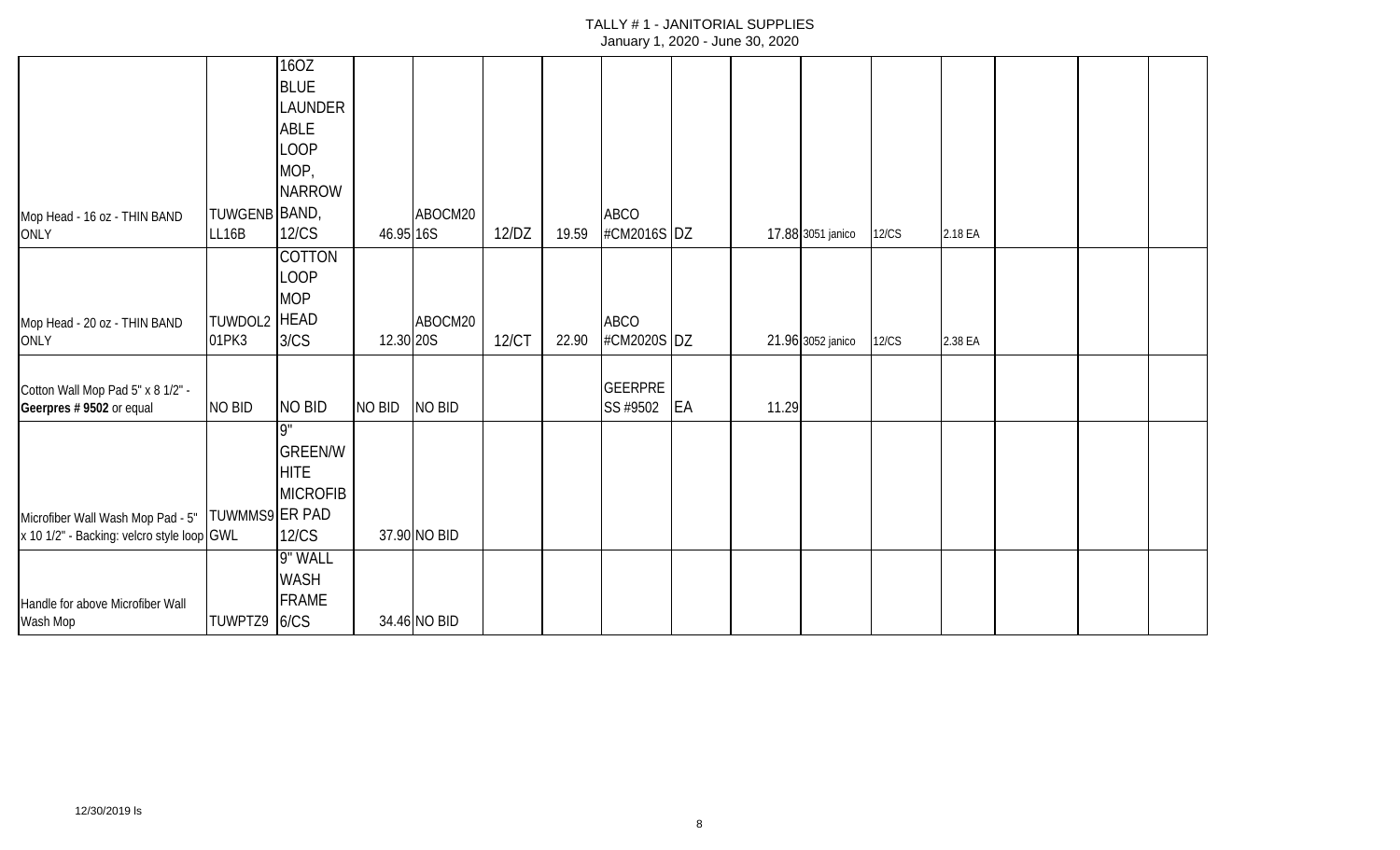| Loop Wet Mop Head -<br>Cotton/Synthetic - Heavy Duty 5"<br>Vinyl Headbands - Washable - W.B.<br>Mason BWK502WHCT or equal -<br>Provide Sample & Specs if equal<br>product | <b>TUWGENB ABLE</b><br>L2245 | 24OZ<br><b>BLUE</b><br><b>BLEND</b><br>LOOP<br>MOP,<br><b>WIDE</b><br>BAND,<br><b>LAUNDER</b><br>12/CS | 58.67 HCT  | BWK502W         | 12/CT       | 75.24 | <b>BOARDWA</b><br>LК<br>#BWK502<br><b>WHCT **12</b><br>EA/CSF<br>ULL<br>CASES<br>ONLY**                   | EA | 8.18 3042 janico  | <b>12/CS</b> | 6.91 EA |  |  |
|---------------------------------------------------------------------------------------------------------------------------------------------------------------------------|------------------------------|--------------------------------------------------------------------------------------------------------|------------|-----------------|-------------|-------|-----------------------------------------------------------------------------------------------------------|----|-------------------|--------------|---------|--|--|
| Commercial Rectangle Down Press<br>Mop Bucket w/Wringer - 20 qt -<br>Rubbermaid FGQ93000Blue or<br>equal - Provide Sample & Specs if RUBFGQ9 BUCKET,<br>equal product     |                              | Q930<br><b>FINISH</b><br>3000BLUE BLUE 1/EA                                                            |            | 105.68 NO BID   |             |       | RUBBERM<br><b>AID</b><br>#FGQ9300<br><b>OBLUE</b>                                                         | EA | 89.98 1012 janico | EA           | 48.00   |  |  |
| Side Press Mop Bucket w/Wringer -<br>26 qt - Rubbermaid FG748000Yel<br>or equal - Provide Sample &<br>Specs if equal product                                              | OCD96988 1/EA                | 26QT MOP<br><b>BUCKET &amp;</b><br><b>WRINGER</b><br><b>COMBO</b>                                      | 44.18 12YW | COCP2263        | 1 EACH      | 40.38 | <b>RUBBERM</b><br><b>AID</b><br>#FG75808<br>8YEL<br>**#FG7480<br>00YEL IS<br><b>WRONG</b><br>STOCK #** EA |    | 54.98 1010 janico | EA           | 51.07   |  |  |
| Murphy's Oil - liquid soap, or equal CPL1103                                                                                                                              |                              | 4/1GL/CS                                                                                               | 51.71 EA   | CPC01103        | GALLO<br>N  | 12.58 |                                                                                                           |    |                   |              |         |  |  |
| Bully crème cleanser - qt                                                                                                                                                 | 012                          | SIMONIZ<br><b>GENTLE</b><br><b>TOUCH</b><br>CREAM<br>SMZG1325 CLEANSE<br>R 120T/CS                     | $20.04$ 5  | <b>NCL17254</b> | 12QT/C<br>S | 21.76 |                                                                                                           |    |                   |              |         |  |  |

12/30/2019 ls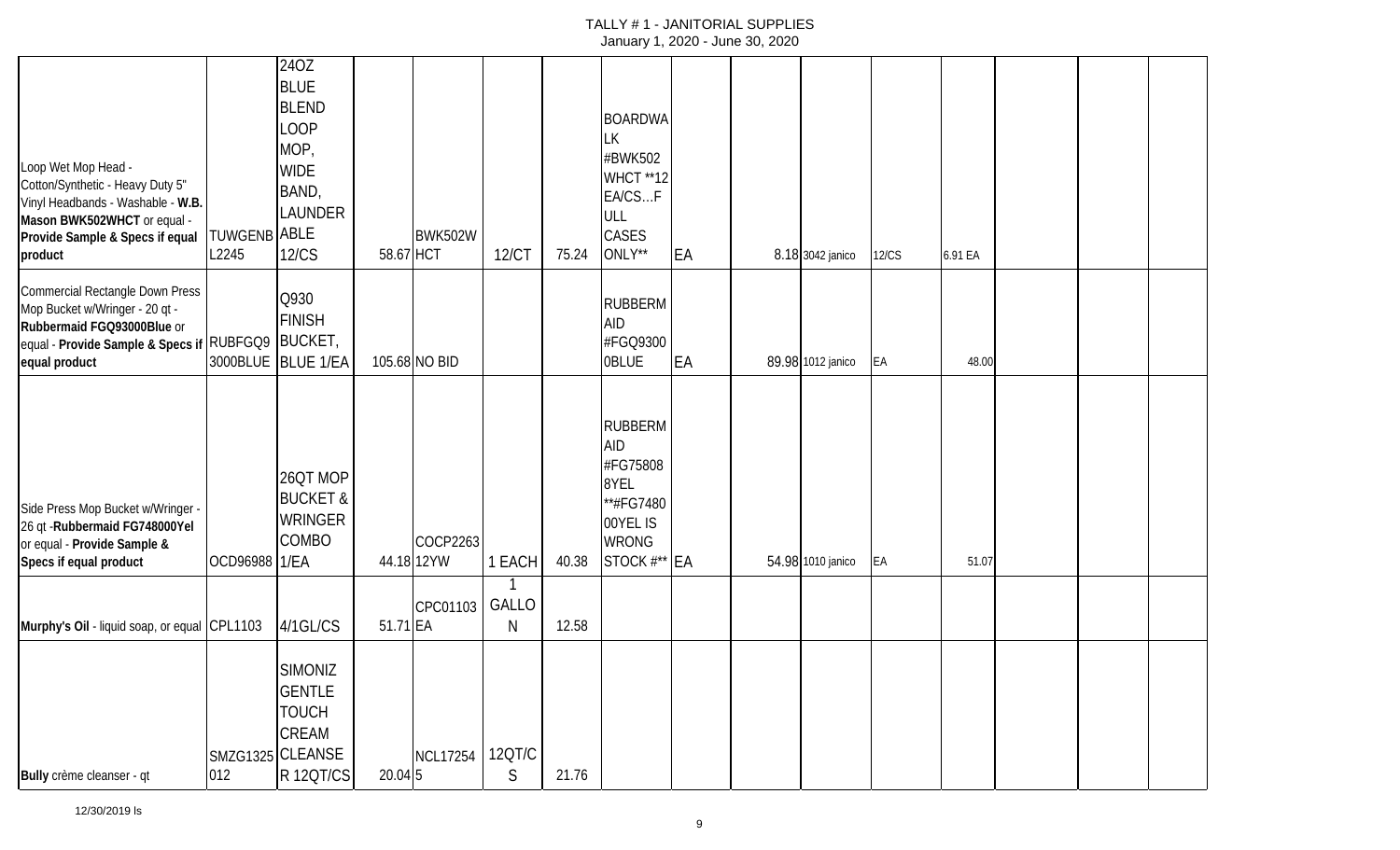| Digest - gal - or equal - Provide<br>Sample & Specs if equal product             | <b>SMZD0860</b><br>004 | 4/1GAL/CS                                                                          | 25.119   | <b>NCL18002</b>                  | 4GL/CS    | 25.93 |                                                                      |                         |       |  |                         |       |
|----------------------------------------------------------------------------------|------------------------|------------------------------------------------------------------------------------|----------|----------------------------------|-----------|-------|----------------------------------------------------------------------|-------------------------|-------|--|-------------------------|-------|
| Powder Cleanser - Comet, or equal<br>Provide Sample & Specs if equal<br>product  | <b>CPL4278</b>         | <b>XALA</b><br><b>POWDER</b><br><b>CLEANSE</b><br>24/210Z/C<br>S                   |          | CALICCP7 24/21oz/<br>23.43 52088 | <b>CT</b> | 23.60 | <b>BABO</b><br>#P752088                                              | 24 21 oz<br>CANS/C<br>S | 29.98 |  |                         |       |
| Simple Green - gallon or equal -<br>Provide Sample & Specs if equal<br>product   | SMZP2668 KLEEN<br>004  | <b>SIMONIZ</b><br><b>PINE</b><br>4/1GL/CS                                          | 18.99 CT | SMP13005                         | 6GL/CT    | 63.78 |                                                                      |                         |       |  | D4527 - Perfecto 4GL/CS | 34.76 |
| Bissell - Carpet Shampoo, or equal<br>Provide Sample & Specs if equal<br>product | 004                    | <b>SIMONIZ</b><br>PICK-UP<br><b>EXTRACTI</b><br>ON<br>SMZP2669 CLEANER<br>4/1GL/CS |          | CALISZP2<br>20.14 669004         | 4GL/CT    | 25.22 |                                                                      |                         |       |  |                         |       |
| Spray Bottles - 32oz                                                             | <b>IMP5032W</b><br>G   | 1/EA                                                                               | 0.445    | TOL12012                         | 1 EACH    | 0.37  | <b>IMPACT</b><br>#5032WG<br>**12<br>EA/CSF<br>ULL<br>CASES<br>ONLY** | EA                      | 0.44  |  |                         |       |
| <b>Trigger Sprayers</b>                                                          | <b>IMP4902</b>         | 1/EA                                                                               | 0.446    | TOL11024                         | 1 EACH    | 0.37  | <b>IMPACT</b><br>#4902 ** 12<br>EA/CSF<br>ULL<br>CASES<br>ONLY**     | EA                      | 0.45  |  |                         |       |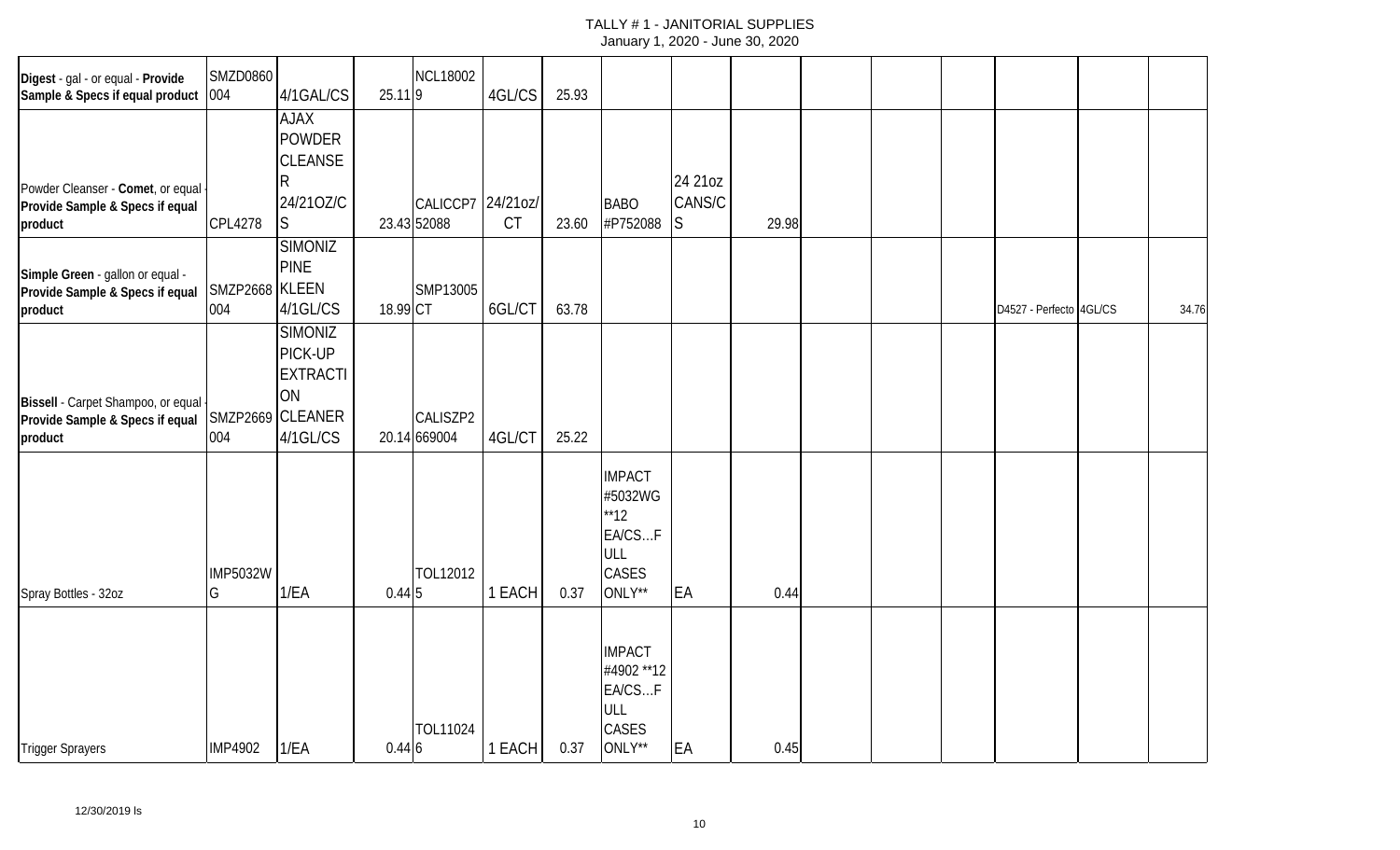| Mop Handles                                                                                               | OCD6511                 | 60" WOOD<br><b>MOP</b><br><b>HANDLE</b><br>1/EA                                     |         | 6.38 BWK620     | 1 EACH | 6.02  | <b>ABCO</b><br>#01203NB<br>**12<br>EA/CSF<br>ULL<br>CASES<br>ONLY** | EA | 5.29 |                    |        |         |                               |        |       |
|-----------------------------------------------------------------------------------------------------------|-------------------------|-------------------------------------------------------------------------------------|---------|-----------------|--------|-------|---------------------------------------------------------------------|----|------|--------------------|--------|---------|-------------------------------|--------|-------|
| Floor Wax - gal, Wet Look or equal                                                                        | SMZCS074 SEALER<br>0004 | <b>WET</b><br><b>LOOK</b><br><b>FLOOR</b><br><b>FINISH &amp;</b><br>4/1GL/CS        | 34.379  | <b>NCL05022</b> | 4GL/CS | 34.71 |                                                                     |    |      | 136-0213<br>brulin | 4GL/CS | 16.24   |                               |        |       |
| Floor Stripper - gal                                                                                      | 004                     | <b>RELEASE</b><br><b>WAX</b><br>SMZR3025 STRIPPER<br>4/1GL/CS                       | 23.95 9 | <b>NCL10502</b> | 4GL/CS | 21.14 |                                                                     |    |      | 138-0248<br>brulin | 4GL/CS |         | 16.64 D4508                   | 4GL/CS | 47.97 |
| Floor Finish - gal, Simonize Super<br>Sealer or equal                                                     | SMZCS074 SEALER<br>0004 | <b>WET</b><br><b>LOOK</b><br><b>FLOOR</b><br><b>FINISH &amp;</b><br>4/1GL/CS        | 34.379  | <b>NCL05232</b> | 4GL/CS | 41.14 |                                                                     |    |      | 136-0213<br>brulin | 4GL/CS |         | 16.64 D4507                   | 4GL/CS | 59.60 |
| Cleaner/Degreaser - Simonize<br>AP7, container size: gallon, or equal 004<br>Cleaner/Degreaser - Simonize |                         | <b>SIMONIZ</b><br>$AP-7$<br><b>NEUTRAL</b><br>FLOOR<br>SMZP2666 CLEANER<br>4/1GL/CS | 16.039  | <b>NCL09012</b> | 4GL/CS | 17.10 |                                                                     |    |      | 064-0230<br>brulin | 4GL/CS |         | 10.14 D4527 - Perfecto 4GL/CS |        | 34.76 |
| Strike Force or equal, container<br>size: Quart                                                           | <b>SMZC0595</b><br>012  | 12QT/CS                                                                             | 18.48 6 | <b>NCL10713</b> | 4GL/CS | 19.19 |                                                                     |    |      | 056-0247<br>brulin | 12/CS  | 2.93 EA |                               |        |       |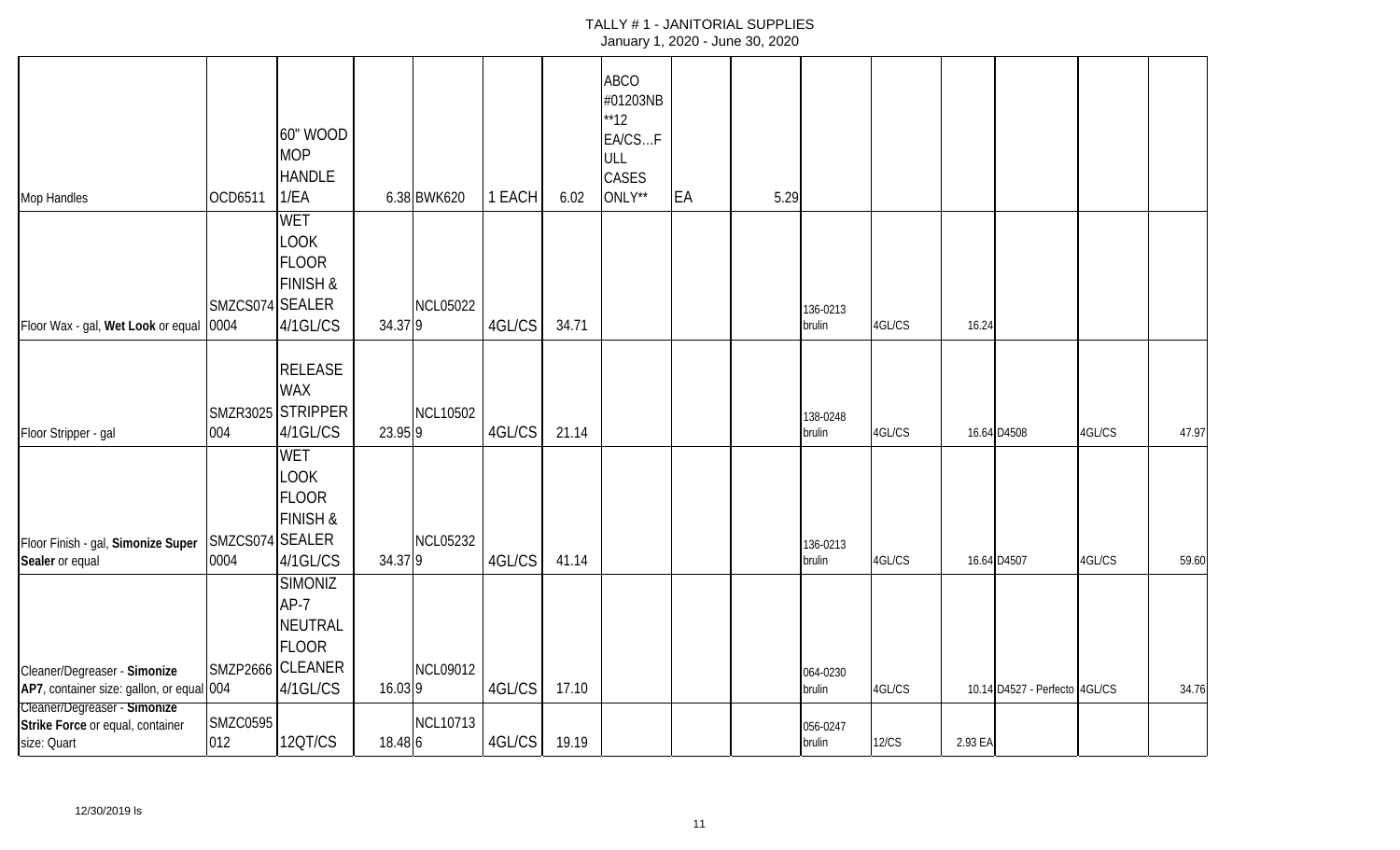# TALLY # 1 - JANITORIAL SUPPLIES

|  | January 1, 2020 - June 30, 2020 |  |  |
|--|---------------------------------|--|--|
|--|---------------------------------|--|--|

| 4/2000ML/                                                                                                                                                                                                            |                                                                     |                          |                                                                                                                                       |                                                         |       |  |                                                            |              |                        |             |       |
|----------------------------------------------------------------------------------------------------------------------------------------------------------------------------------------------------------------------|---------------------------------------------------------------------|--------------------------|---------------------------------------------------------------------------------------------------------------------------------------|---------------------------------------------------------|-------|--|------------------------------------------------------------|--------------|------------------------|-------------|-------|
| <b>CS</b>                                                                                                                                                                                                            |                                                                     |                          | 4/2L/CT                                                                                                                               | 48.77                                                   |       |  |                                                            |              | D4064                  | 4/2000ml/CS | 66.50 |
| <b>ONLY</b>                                                                                                                                                                                                          | <b>NO</b><br>D OF                                                   |                          | 1 EACH                                                                                                                                | N/C                                                     |       |  |                                                            |              | D4089                  | 1/EA        | N/C   |
| 4/1GL/CS                                                                                                                                                                                                             |                                                                     |                          | 4GL/CS                                                                                                                                | 18.19                                                   |       |  |                                                            |              |                        |             |       |
| 6/800ML/C<br>S                                                                                                                                                                                                       |                                                                     |                          | /CS                                                                                                                                   | 55.58                                                   |       |  |                                                            |              | D4056                  | 12/800ml/CS | 97.40 |
| 2/1200ML/<br><b>CS</b>                                                                                                                                                                                               |                                                                     |                          | 2/1200M<br><b>L/CT</b>                                                                                                                | 57.17                                                   |       |  |                                                            |              | D4076                  | 3/1200ml/CS | 65.35 |
| <b>PLUS</b><br>LAUNDRY<br><b>DETERGE</b><br>ΝT<br>4/1GL/CS                                                                                                                                                           |                                                                     |                          | $6/50$ oz $/$<br><b>CT</b>                                                                                                            | 24.96                                                   |       |  |                                                            |              | D4724 - New<br>Horizon | 4GL/CS      | 42.46 |
| NO BID                                                                                                                                                                                                               | NO BID                                                              | APCJANEL<br>U2           | 100/CT                                                                                                                                | 51.00                                                   |       |  | <b>75/CS</b>                                               | 36.80        |                        |             |       |
| <b>NO BID</b>                                                                                                                                                                                                        | <b>NO BID</b>                                                       | EUR63253                 | 5/PK                                                                                                                                  | 6.40                                                    |       |  | 36/CS                                                      | 27.65        |                        |             |       |
| <b>NO BID</b>                                                                                                                                                                                                        |                                                                     |                          |                                                                                                                                       |                                                         |       |  | 100/CS                                                     | 67.32        |                        |             |       |
| <b>ALLERGE</b><br><b>VACUUM</b>                                                                                                                                                                                      |                                                                     | EUR63262                 |                                                                                                                                       |                                                         |       |  |                                                            |              |                        |             |       |
| <b>GOJO Deluxe Lotion Hand Soap 2L</b><br>GJ221704<br>GJ223008<br>004<br>GJ965606<br>GJ539202<br>Liquid (HE) Laundry Detergent - 100 SMZW420<br>004<br><b>NO BID</b><br><b>NO BID</b><br><b>NO BID</b><br><b>B10</b> | SMZCS025<br><b>WASH</b><br><b>PREMIUM</b><br>[EUR63262 BAGS<br>5/PK | SOLD 8/CS SOAP<br>NO BID | 45.72 GOJ2217<br><b>CHARGE</b><br>W/AWAR<br>GOJ2230<br>50.54 6CT<br>56.03 2CT<br>19.42 DIA04789<br>A10<br><b>NO BID</b><br>7.12 B10CT | 17.29 NCL34529<br>GOJ96560 6/800ML<br>GOJ53920<br>50/CT | 48.00 |  | <b>GKH-ELXU</b><br>GK-EurMM<br>GK-EurSD<br><b>GKH-ELXU</b> | <b>75/CS</b> |                        | 36.80       |       |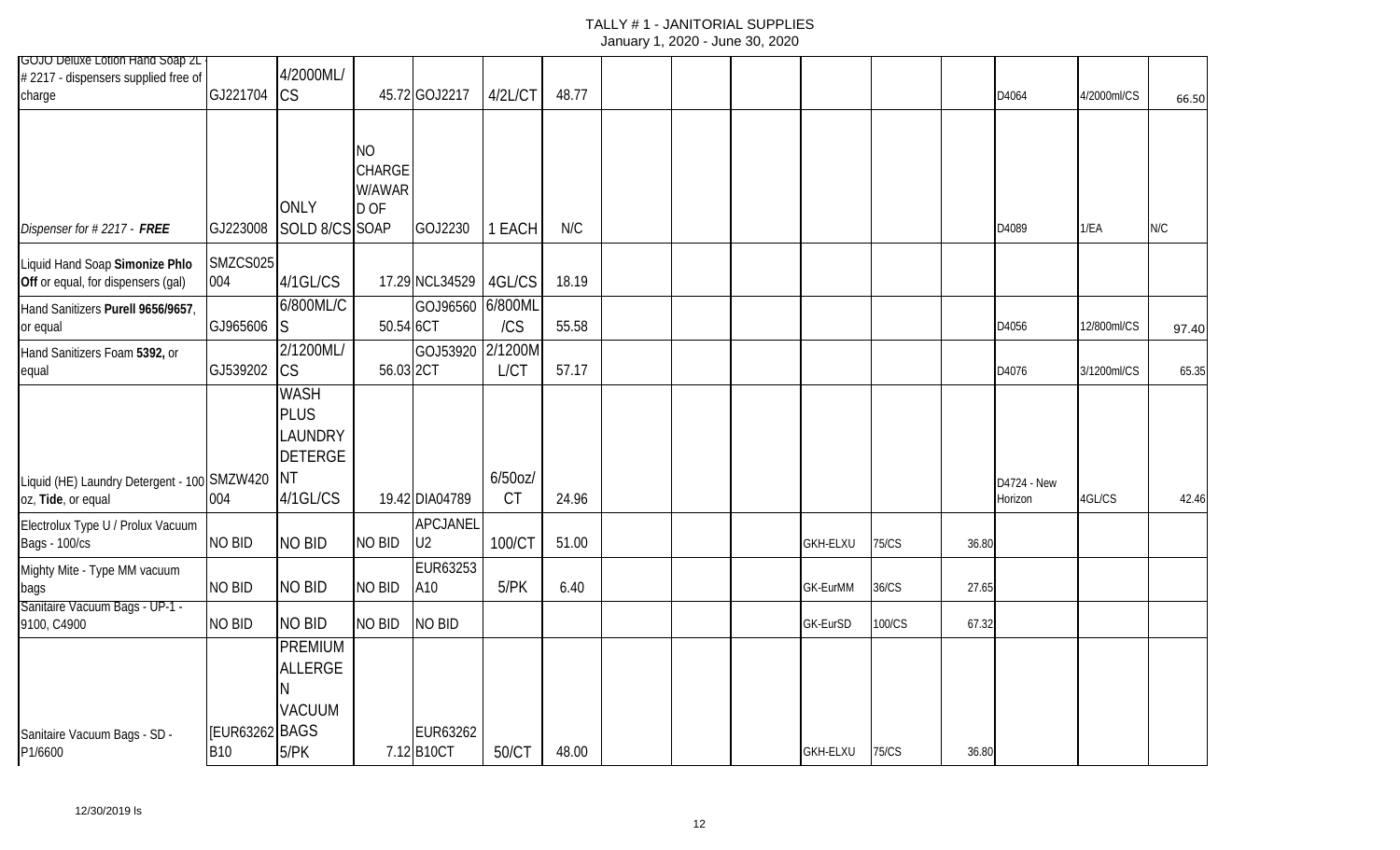## TALLY # 1 - JANITORIAL SUPPLIES

| Vacuum Cleaner Scent Tabs - Style NILAS0030<br>515                                   |                 | 8/12/CS                                               |          | 60.76 NO BID   |        |       |                                                  |       |          |                  |      |                         |        |       |
|--------------------------------------------------------------------------------------|-----------------|-------------------------------------------------------|----------|----------------|--------|-------|--------------------------------------------------|-------|----------|------------------|------|-------------------------|--------|-------|
| Ecolab TriStar Flexylight Laundry<br>Soap #16326                                     | ECO61163<br>26  | 5GL/CS                                                |          | 123.86 NO BID  |        |       |                                                  |       |          |                  |      |                         |        |       |
| Ecolab Neutral Floor Cleaner #<br>6100035                                            | ECO61000<br>35  | 2/2L/CS                                               |          | 59.47 NO BID   |        |       |                                                  |       |          |                  |      | D4504                   | 4GL/CS | 48.69 |
| Ecolab Heavy Duty Bathroom<br>Cleaner Disinfectant # 10158                           | ECO61101<br>58  | 2/2L/CS                                               |          | 86.33 NO BID   |        |       |                                                  |       |          |                  |      | D4506                   | 4GL/CS | 55.14 |
| Ecolab Orange Force # 21038                                                          | ECO61210<br>38  | 2/2L/CS                                               |          | 59.34 NO BID   |        |       |                                                  |       |          |                  |      |                         |        |       |
| <b>Ecolab Revitalize Encapsulation</b><br>Carpet Cleaner - 1 gal # 61495099          | ECO61950<br>99  | 4/1GL/CS                                              |          | 96.89 NO BID   |        |       |                                                  |       |          |                  |      |                         |        |       |
| Ecolab Solid Surge Plus #17905                                                       | ECO61179<br>05  | 4/9LB/CS                                              |          | 202.65 NO BID  |        |       |                                                  |       |          |                  |      |                         |        |       |
| Ecolab All Purpose Cleaner # 14205 12                                                | ECO61009        | 2/2L/CS                                               |          | 148.17 NO BID  |        |       |                                                  |       |          |                  |      | D4527 - Perfecto 4GL/CS |        | 34.76 |
| Ecolab Solid Navisoft #16001                                                         | ECO61160<br> 01 | 2/6LB/CS                                              |          | 125.54 NO BID  |        |       |                                                  |       |          |                  |      |                         |        |       |
| Ecolab Stain Away # 13649                                                            | ECO61009<br>75  | 2/4LB/CS                                              |          | 55.60 NO BID   |        |       |                                                  |       |          |                  |      |                         |        |       |
| Disposable Multipurpose Rags, 10"<br>x 12", 200/bx - Scott Rags In A Box<br>or equal | KIM05800        | 800/CS                                                |          | 34.86 LGC40440 | 800/CS | 34.72 | <b>KIMBERLY</b><br><b>CLARK</b><br>#KCC0580<br>0 | 53.98 |          |                  |      |                         |        |       |
| Shop Rags - 100% cotton - 14x14 -<br>60/bx - Uline # S-7288 or equal                 | HSP34025        | 25LBS/CS<br><b>APPROXI</b><br><b>MATELY</b><br>180/CS | 37.10 ST | UFSN900R       | 50/PK  | 19.26 |                                                  |       |          |                  |      |                         |        |       |
| Terry Cloth Cleaning Rags - 14x17,<br>25 lb - Hospeco #534-25 or equal               | HSP53425 200/CS | 25LBS/CS<br><b>APPROXI</b><br><b>MATELY</b>           |          | 43.24 HOS53725 | 25/CT  | 43.48 |                                                  |       | 104-0047 | 25 <sub>lb</sub> | 3.00 |                         |        |       |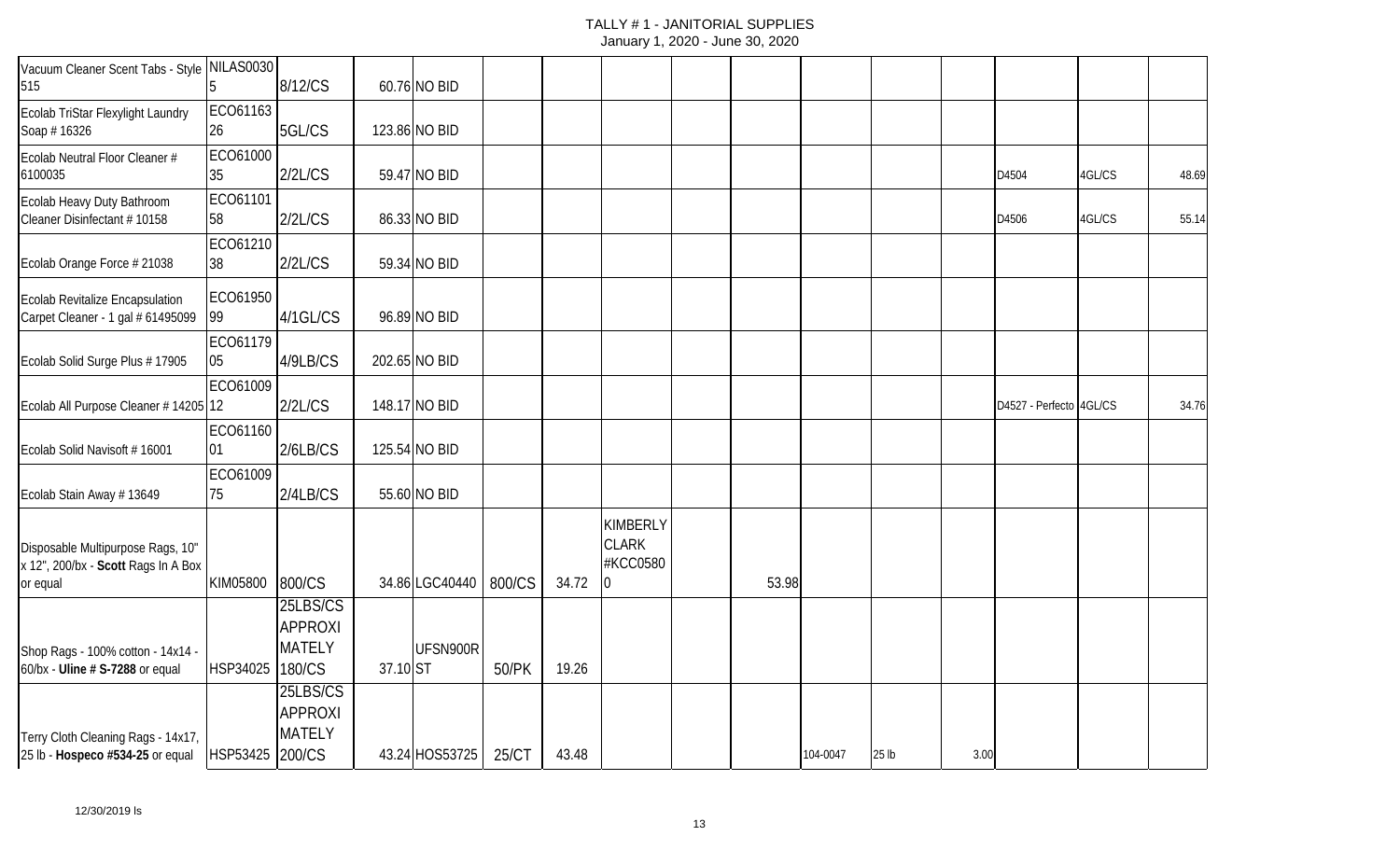| General Purpose Scouring Pad - 6"<br>x 9", 3M or equal          | <b>MMM0829</b><br>13   | 20/BX<br>12/320Z/C                                                           | 9.66 161                                     | <b>PME75004</b>      | 60/CT       | 11.13 | <b>ACS</b><br>#SO96 (10 EA/BX,<br>EA/BX) | 10<br>6 BX/CS            |       | 0.17 260-0030 | 40/CS | 0.73 EA | D4701                   | 60/CS       | 16.86 |
|-----------------------------------------------------------------|------------------------|------------------------------------------------------------------------------|----------------------------------------------|----------------------|-------------|-------|------------------------------------------|--------------------------|-------|---------------|-------|---------|-------------------------|-------------|-------|
| Glass Cleaner - Windex or equal                                 | SMZ08012 S             |                                                                              | 15.319                                       | <b>NCL13042</b>      | 4GL/CS      | 15.28 |                                          |                          |       |               |       |         | D4502                   | 4GL/CS      | 39.20 |
| Revitalize Miracle Spotter #<br>6101125 or equal                | ECO61011<br>25         | 4/220Z/CS                                                                    |                                              | 194.86 NO BID        |             |       |                                          |                          |       |               |       |         |                         |             |       |
| Antibacterial Foam Soap - 1250 ml<br>#5162                      | GJE5162E<br><b>XL</b>  | 3/1250ML/<br><b>CS</b>                                                       | 42.58 3CT                                    | GOJ51620 3/1250M     | <b>L/CT</b> | 47.19 |                                          |                          |       |               |       |         | D4078                   | 3/1250ml/CS | 47.38 |
| Dispenser for Antibacterial Foam<br>Soap - 1250 ml - FREE       | GJ515506<br><b>EXL</b> | 1/EA                                                                         | <b>NO</b><br><b>CHARGE</b><br>W/AWAR<br>D OF | PRODUC GOJ51550<br>h | 1 EACH      | N/C   |                                          |                          |       |               |       |         | D4088                   | 1/EA        | N/C   |
| Snapback Spray Buff, Floor                                      | SMZCS072 BUFF          | <b>MAINTAIN</b><br><b>SPRAY</b>                                              |                                              |                      | GALLO       |       |                                          |                          |       |               |       |         |                         |             |       |
| Cleaner or equal size: Gallon                                   | 5012                   | <b>120T/CS</b><br><b>SIMONIZ</b><br>$AP-7$<br><b>NEUTRAL</b><br><b>FLOOR</b> |                                              | 23.58 NCL52029       | N           | 5.20  |                                          |                          |       |               |       |         |                         |             |       |
| MPC All-Surf - All Purpose Cleaner SMZP2666 CLEANER<br>or equal | 004                    | 4/1GL/CS                                                                     | 16.039                                       | <b>NCL09012</b>      | 4GL/CS      | 17.10 |                                          |                          |       |               |       |         | D4527 - Perfecto 4GL/CS |             | 34.76 |
| Simonize Freedom Bowl Cleaner -<br>4/gal or equal               | <b>SMZF1231</b><br>012 | 12QT/CS                                                                      | 15.029                                       | <b>NCL17152</b>      | 4GL/CS      | 20.04 |                                          |                          |       |               |       |         | D4506                   | 4GL/CS      | 55.14 |
| Magic Erasers (Mr. Clean) or equal PNG79009 6/6/CS              |                        |                                                                              | 28.90 T                                      | <b>BWK400C</b>       | 160/CT      | 91.59 | <b>HYDRA</b><br>#H7150                   | $\overline{24}$<br>EA/CS | 14.16 |               |       |         | D4715                   | 24/CS       | 12.19 |
| Lint Rollers - 12/cs                                            | NO BID                 | <b>NO BID</b>                                                                | NO BID                                       | MMM836R<br>S30       | 1 EACH      | 2.05  |                                          |                          |       |               |       |         |                         |             |       |

12/30/2019 ls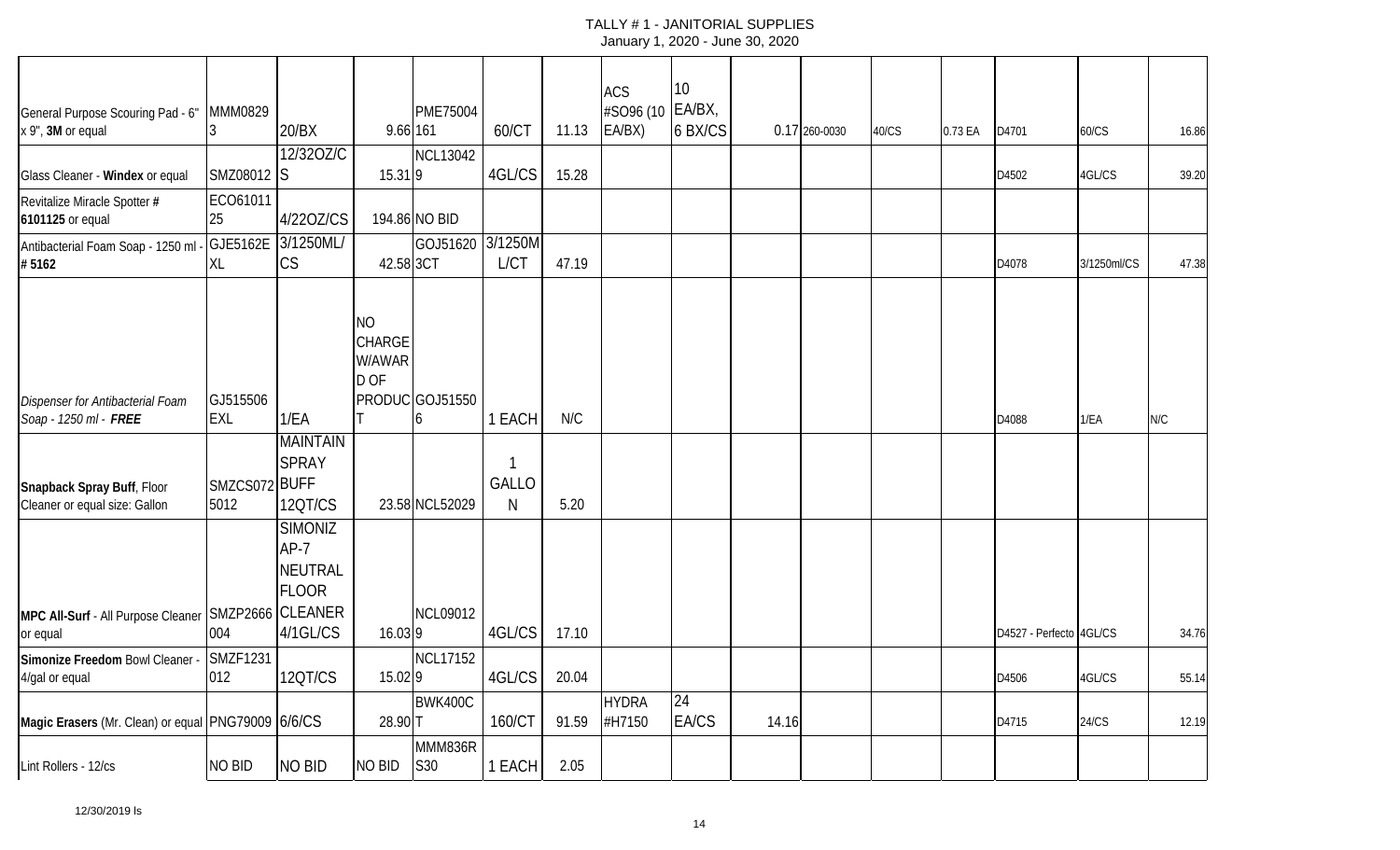| Enmotion Towels - Brown -<br>$6/800$ '/cs              | GPF89480 6/800'/CS |        |          | 49.25 GPC89480 | 6/800'/C | 46.22 |                |            |             |                   |        |       |  |  |
|--------------------------------------------------------|--------------------|--------|----------|----------------|----------|-------|----------------|------------|-------------|-------------------|--------|-------|--|--|
|                                                        |                    |        |          |                | 6/800'/C |       |                |            |             |                   |        |       |  |  |
| Enmotion Towels - White - 6/800'/cs GPF89460 6/800'/CS |                    |        |          | 50.63 GPC89460 |          | 47.55 |                |            |             |                   |        |       |  |  |
| Sanitary Napkin Receptacle -                           |                    |        |          | HOS25020       |          |       | <b>IMPACT</b>  |            |             |                   |        |       |  |  |
| approx 10" x 7" x3"                                    | <b>IMP1102</b>     | 1/EA   | 12.73 1W |                | 1 EACH   | 22.32 | #1102          | <b>IEA</b> |             | 12.13 HS-250-201W |        | 22.73 |  |  |
| Sanitary Napkin Receptacle Liner -                     |                    |        |          |                |          |       | <b>HOSPECO</b> |            |             |                   |        |       |  |  |
| 10" x 7" x3", 500/cs                                   | <b>HSP260</b>      | 500/CS |          | 13.83 HOS260   | 500/CT   | 15.00 | #KL260         | 500/CS     | 13.19 HS-KL |                   | 500/CS | 20.33 |  |  |
|                                                        |                    |        |          |                |          |       |                |            |             |                   |        |       |  |  |
| MINIMUM ORDER TO AVOID SHIPPING<br><b>FEES</b>         |                    |        |          |                |          |       | \$50.00        |            |             |                   |        |       |  |  |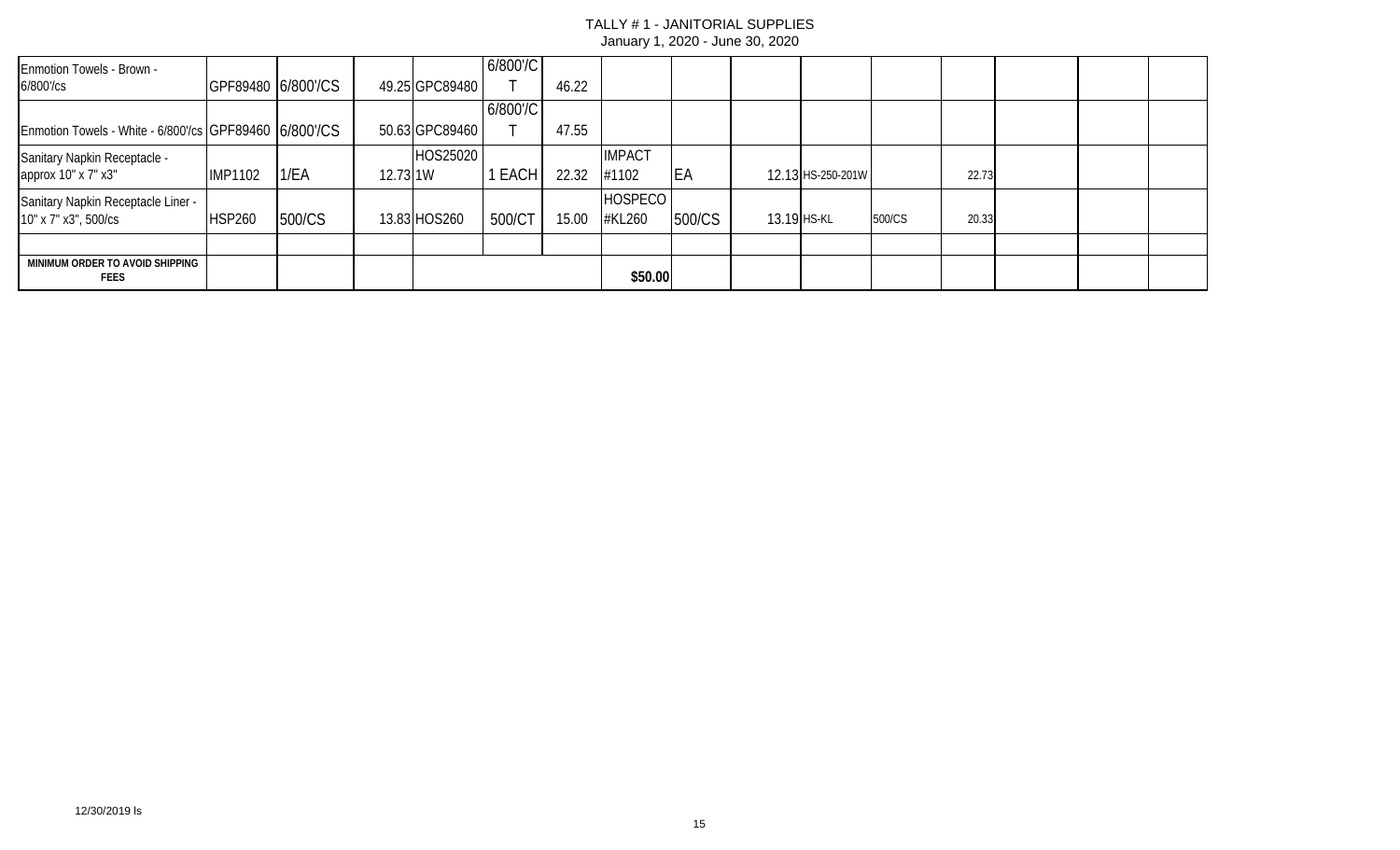|                                            |                        | <b>HILL &amp; MARKES</b>  |                      |                              | <b>W.B. MASON</b>            |       |                              | <b>NYSID</b>              |                   |
|--------------------------------------------|------------------------|---------------------------|----------------------|------------------------------|------------------------------|-------|------------------------------|---------------------------|-------------------|
| <b>ITEM</b>                                | <b>ITEM NUMBER</b>     | <b>NUMBER PER</b><br>CASE | PRICE PER<br>CASE    | <b>ITEM</b><br><b>NUMBER</b> | NUMBER PER PRICE PER<br>CASE | CASE  | <b>ITEM</b><br><b>NUMBER</b> | <b>NUMBER</b><br>PER CASE | PRICE PER<br>CASE |
| All-Purpose Liquid Cleaner - gal           | <b>SMZP26660</b><br>04 | 4/1GL/CS                  |                      | 16.03 NCL09012               | 4GL/CS                       | 17.10 |                              |                           |                   |
| Aluminum Foil 18" x 500'                   | <b>WES294</b>          | 1 ROLL                    |                      | 14.98 CSWF1850               | 1 ROLL                       | 12.76 |                              |                           |                   |
| <b>Apron Plastic</b>                       | ISL250011              | 100/BX                    | 4.11/BX,<br>41.10/CS | <b>CSWAPIW</b>               | 1000/CS                      | 28.57 |                              |                           |                   |
| Bib Apron - Clear Vinyl - 45x36 - 12/pkg   | <b>NO BID</b>          | <b>NO BID</b>             | <b>NO BID</b>        | 167RA08C                     | 1 EACH                       | 4.07  |                              |                           |                   |
| Bags -10# Elephant                         | DUO71010               | 400/BL                    |                      | 17.30 DUM2981                | 500/BL                       | 16.66 |                              |                           |                   |
| Bags -10# Brown                            | DUO80985               | 500/BL                    |                      | 12.41 DUM1841                | 500/BL                       | 13.47 |                              |                           |                   |
| Bags - 8# Brown Paper                      | DUO80984               | 500/BL                    |                      | 12.25 DUM1840                | 500/BL                       | 11.05 |                              |                           |                   |
| Bags - 6# White - waxed                    | PPC300296 1000/CS      |                           |                      | 47 30 BGC30029               | 1000/CT                      | 61.33 |                              |                           |                   |
| Bags - 6# White                            | DUO81223               | 500/BL                    |                      | 13.16 DUM5104                | 500/BL                       | 12.13 |                              |                           |                   |
| Bags - 6# Brown                            | DUO80983               | 500/BL                    |                      | 10.61 DUM1840                | 500/BL                       | 9.74  |                              |                           |                   |
| Bags - 4# Brown Paper                      | DUO81007               | 500/BL                    |                      | 8.61 DUM1840                 | 500/PK                       | 7.91  |                              |                           |                   |
| Garbage Bags - 30-33 gal - Heavy           | FORCRHD3<br>340H       | 500/CS                    |                      | 24.10 HERZ6640               | 500/CT                       |       | 23.56 D4366                  | 250/CS                    | 27.86             |
| Garbage Bags - 56 gal - Black - Heavy Duty | <b>HIMP43481</b><br>2N | 200/CS                    |                      | 16.47 HERZ8648               | 200/CT                       |       | 19.65 D4368                  | 100/CS                    | 25.82             |
| Garbage Bags - 56 gal - Clear - Heavy Duty | <b>HIMP43481</b><br>2N | 200/CS                    | 16.47 VN             | <b>HERZ8648</b>              | 200/CT                       |       | 19.65 D4367                  | 100/CS                    | 50.45             |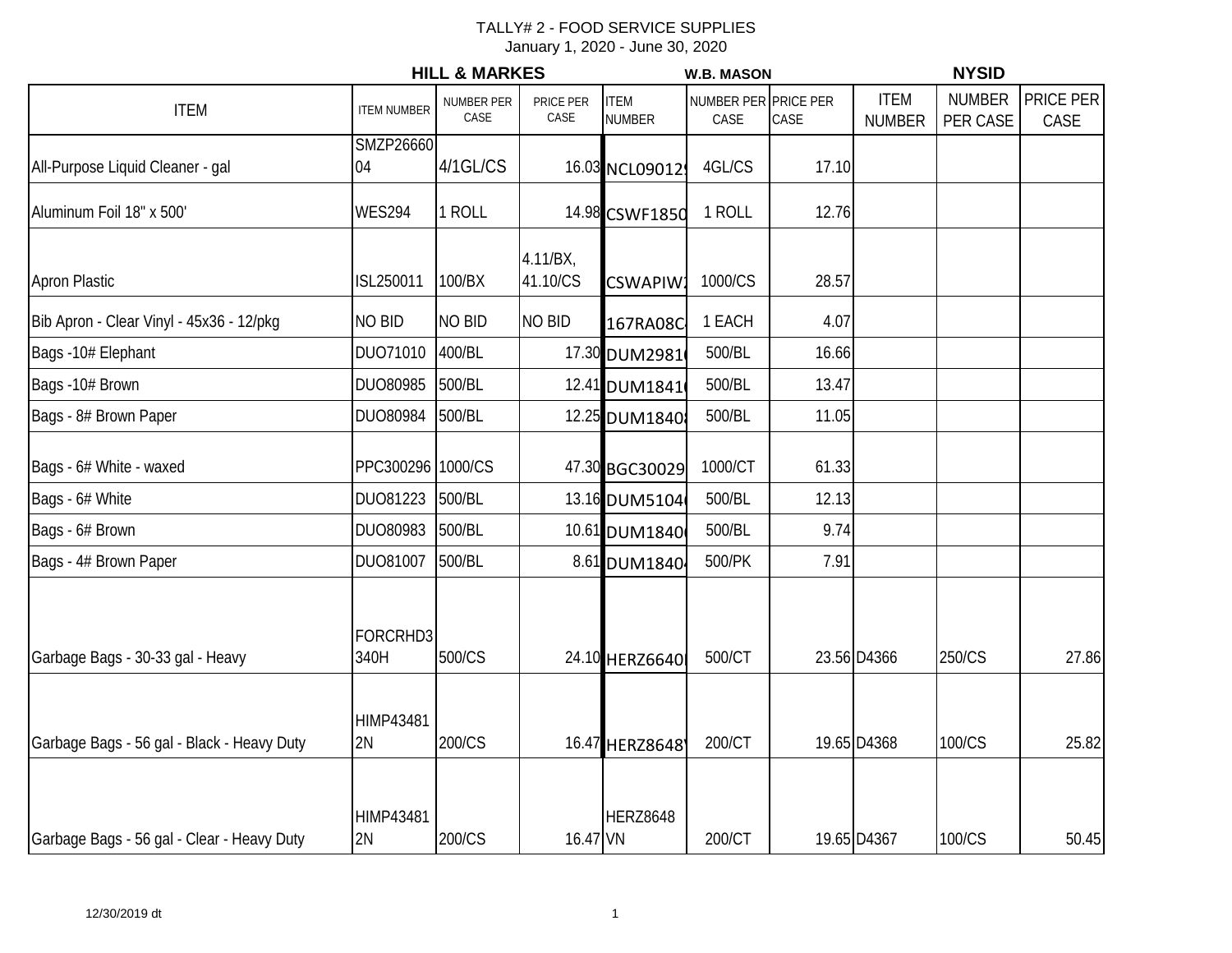| Poly Bags - 6 x 3 x 15                                           | FOR110NP          | 1000/CS                           | 10.30 15      | <b>ELK6G0630</b>         | 100/CS    | 11.59 |             |        |       |
|------------------------------------------------------------------|-------------------|-----------------------------------|---------------|--------------------------|-----------|-------|-------------|--------|-------|
| Poly Bags - 10 x 18 x 24                                         | FOR152NP<br>M     | 500/CS                            | 17.60 24      | <b>ELK8G1080</b>         | 1000/CS   | 23.22 |             |        |       |
| Sandwich Bags - #130 wax                                         | PPC300404 1000/BX |                                   | 13.49 BX      | BGC300404                | 1000/BX   | 13.03 |             |        |       |
| Sandwich Bags - plastic                                          | <b>ISL2077</b>    | <b>DENSITY</b><br>BAG,<br>2000/CS |               | 10.66 ELKHD07            | 2000/CS   | 8.20  |             |        |       |
| Zip Lock Bags - gallon                                           | ISL210912         | 1000/CS                           |               | 31.64 LDD3655A           | 1000/CT   | 32.76 |             |        |       |
| <b>Banquet Paper</b>                                             | <b>ROYTCD</b>     | 40"X300'                          |               | 11.51 LRP910000          | 1 ROLL    | 10.05 |             |        |       |
| Bleach - gal                                                     | CLX30966          | 3/1210Z/CS                        |               | KIK1100863<br>15.53 5042 | 6GL/CT    |       | 12.78 D4726 | 4gl/cs | 28.36 |
| Bowl - 5 oz                                                      | GEN80500          | 1000/CS                           | 16.12 CR      |                          | 1000/CT   | 13.71 |             |        |       |
| Bowl - Styrofoam -10 oz                                          | <b>DRT10B20</b>   | 20/50/CS                          |               | 39.08 DCC10B20           | 1000/CT   | 39.07 |             |        |       |
| Bowl Lid -10 oz                                                  | DRT20JL           | 10/100/CS                         |               | 21.37 DCC20JL            | 1000/CT   | 21.38 |             |        |       |
| <b>Bowl - 12 oz</b>                                              | GEN82100          | 8/125/CS                          |               | DCC12BW<br>13.77 WCR     | 1000/CT   | 15.87 |             |        |       |
| Chlorine Sanitizer Test Strip Kit                                | <b>NO BID</b>     | NO BID                            | <b>NO BID</b> | LAC4250BJ                | 200/TB    | 4.99  |             |        |       |
| Coffee Filters - 18 x 7.5 - 3 gal - #<br>BUNU318X7252CS or equal | <b>NO BID</b>     | <b>NO BID</b>                     | <b>NO BID</b> | BUNU3NB2<br><b>50CS</b>  | 250/CT    | 13.99 |             |        |       |
| Comet All Purpose Bleach Spray - 32 oz                           | <b>PNG02287</b>   | 8/320Z/CS                         | 45.61 CT      |                          | 8/32oz/CT | 40.93 |             |        |       |
| Container - Styrofoam - Hinged - approx. 9 x 9 x 3               | GEN200VW 200/CS   |                                   | 13.84 R       | DCC90HT1                 | 200/CT    | 14.50 |             |        |       |
| Container - Styrofoam - Hinged - approx. 6 x 6 x 3               | GEN22500          | 500/CS                            |               | 18.03 DCC60HT1           | 500/CT    | 17.96 |             |        |       |
| Cotton Cloth - approx. 16" x 18"                                 | HSP34025          | APPROX.                           | 37.10 0       |                          | 12/DZ     | 4.59  |             |        |       |
| Cream Cleanser - qt                                              | 012               | 12QT/CS                           |               | 20.08 NCL172545          | 12QT/CS   | 21.76 |             |        |       |
| Cup - Foam - squat - 4 oz                                        | DRT4J6            | 20/50/CS                          |               | 21.05 DCC4J6             | 1000/CT   | 21.03 |             |        |       |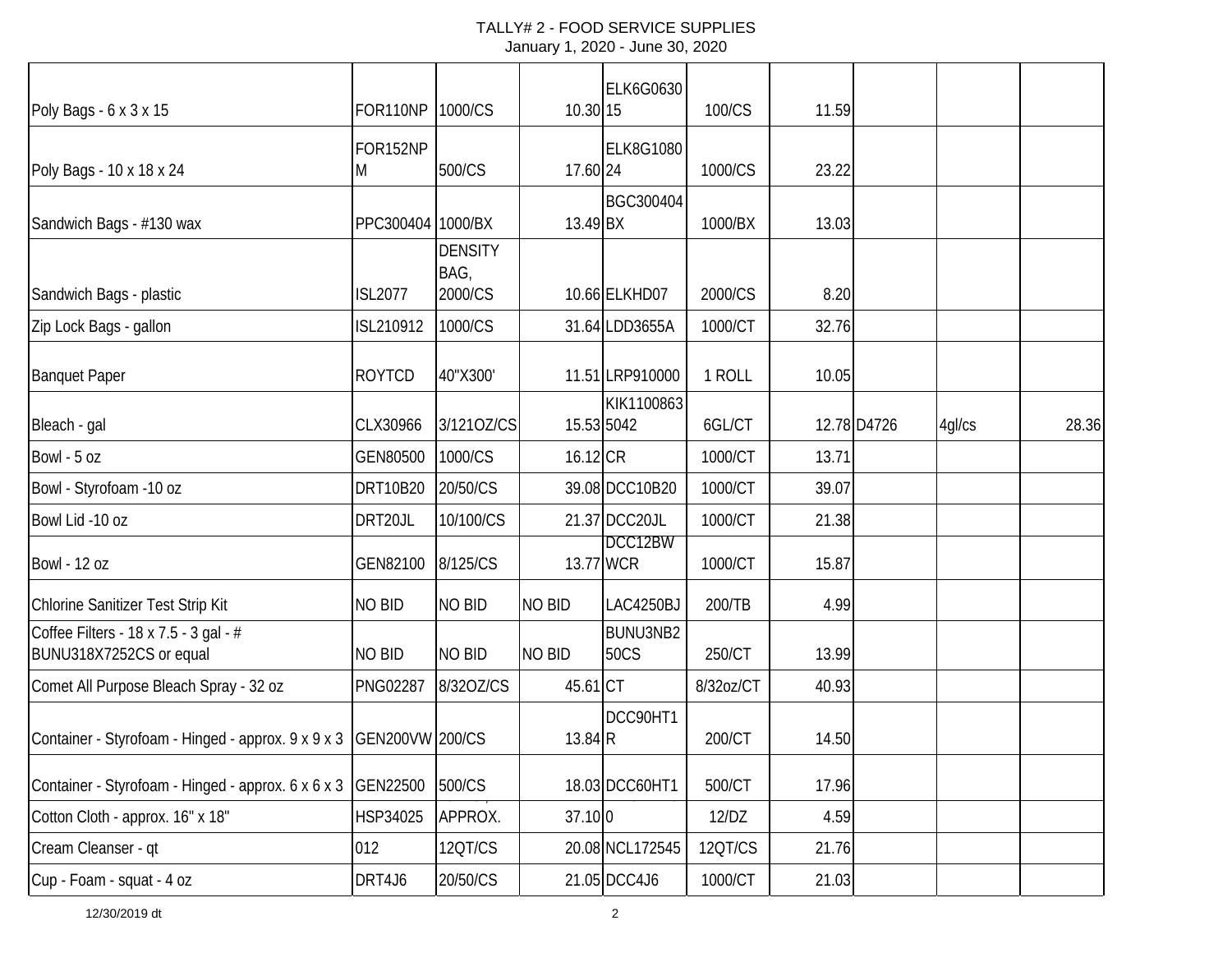| Cup Lid - Foam - squat - 4 oz                             | DRT6JL                 | 10/100/CS             |                     | 12.42 DCC6JL    | 1000/CT   | 12.40 |                           |         |       |
|-----------------------------------------------------------|------------------------|-----------------------|---------------------|-----------------|-----------|-------|---------------------------|---------|-------|
| Cup - Foam - squat - 8 oz                                 | DRT8SJ20               | 20/50/CS              |                     | 37.57 DCC8SJ20  | 1000/CT   | 37.53 |                           |         |       |
| Cup Lid - Foam - squat - 8 oz                             | DRT20JL                | 10/100/CS             |                     | 21.37 DCC20JL   | 1000/CT   | 21.38 |                           |         |       |
| Cup - Hot/Cold, 8 oz - want DC8J8                         | DRT8J8                 | 25/40/CS              |                     | 19.67 DCC8J8    | 1000/CT   | 19.65 |                           |         |       |
| Cup Lid - Hot/Cold, 8 oz                                  | DRT8JL                 | 10/100/CS             |                     | 13.04 DCC8JL    | 1000/CT   | 12.73 |                           |         |       |
| Cup - Hot/Cold, 14-16 oz                                  | DRT16J16               | 25/40/CS              |                     | 40.31 DCC16J16  | 1000/CT   | 41.38 |                           |         |       |
| Cup - Paper - 1 oz                                        | <b>GENF100</b>         | 10/250/CS             |                     | 28.57 SCC100    | 5000/CT   | 49.85 |                           |         |       |
| Cup - Plastic - 1 oz                                      | SLOP100N               | 10/250/CS             |                     | 15.35 5100      | 2500/CT   | 14.43 |                           |         |       |
| Cup - Souffle - 2 oz                                      | <b>SLOB200</b>         | 10/250/CS             |                     | 17.27 DCCP200N  | 2500/CT   | 14.43 |                           |         |       |
| Cup Lid - Souffle - 2 oz                                  | SLOPL2                 | 25/100/CS             | 14.48 N             |                 | 2500/CT   | 14.48 |                           |         |       |
| Cupcake Liner Papers                                      | <b>REYTW550 10M/CS</b> |                       |                     | 59.42 HFM610031 | 10000/CT  | 44.26 |                           |         |       |
| Deli Container - clear w/lid - 12 oz - rectangular        | GENAD12<br>DIN300087   | 200/CS                |                     | 23.80 GNPAD12   | 200/CT    | 25.32 |                           |         |       |
| Dinex 8 oz disposable lids for 8 oz Turnbury mugs         | 75                     | 1000/CS               |                     | 39.06 NO BID    |           |       |                           |         |       |
| Dawn Dish Soap - gallon                                   | 04                     | & PAN                 |                     | 16.58 NCL110029 | 4GL/CS    | 32.98 |                           |         |       |
| Dishwasher Detergent - Cascade (or equal)                 | PNG40152               | 6/750Z/CS             | 34.35 CT            | PGC59535        | 7/75oz/CT |       | D4666 - not<br>47.05 Dawn | 4GL/CS  | 42.68 |
| <b>Excaliber Sanitizer</b>                                | NO BID                 | <b>NO BID</b>         | <b>NO BID</b>       | NO BID          |           |       |                           |         |       |
| Film - 18" x 500'                                         |                        | ANP730778 18"X2000'/C | 11.31 <sub>2K</sub> | IBSFSW180       | 1 ROLL    | 10.39 |                           |         |       |
| Flash Dri equal to CX8 Rinse Drying Agent - 5 gal<br>pail | <b>SMZC0710</b><br>005 | 5GL/CS                |                     | 36.18 NO BID    |           |       |                           |         |       |
| Gloves - latex - small - for food handling                | ISL100202              | 10/100/CS             | 31.90 GS            | <b>CSWLGPP</b>  | 1000/CS   |       | 24.21 C3316               | 1000/cs | 48.04 |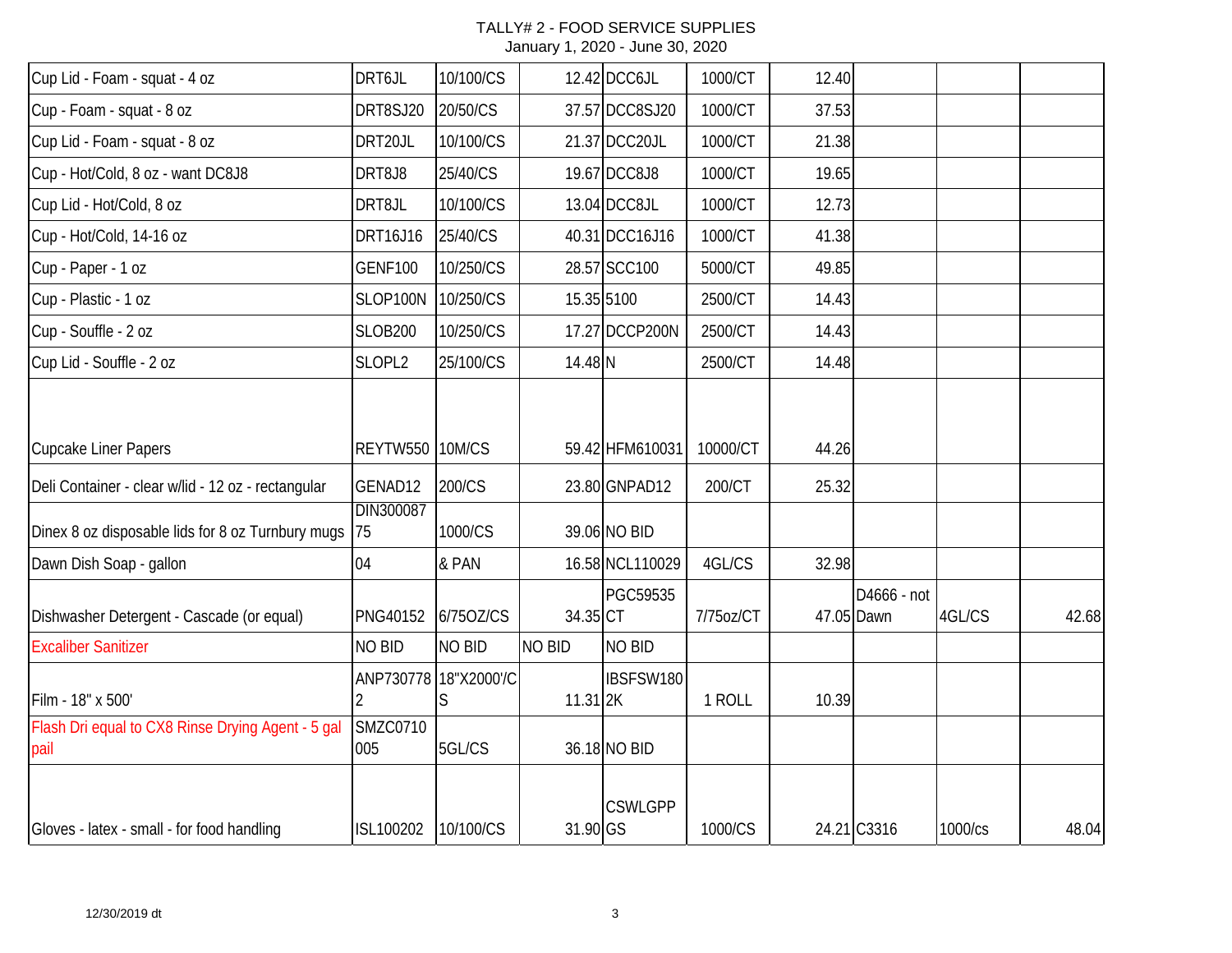### TALLY# 2 - FOOD SERVICE SUPPLIES January 1, 2020 - June 30, 2020

|                                             |                   |                           |           | <b>CSWLGPP</b>  |           |             |             |         |       |
|---------------------------------------------|-------------------|---------------------------|-----------|-----------------|-----------|-------------|-------------|---------|-------|
| Gloves - latex - medium - for food handling | ISL100204         | 10/100/CS                 | 31.90 GM  |                 | 1000/CS   |             | 24.21 C3316 | 1000/cs | 48.04 |
|                                             |                   |                           |           |                 |           |             |             |         |       |
| Gloves - latex - large - for food handling  | ISL100206         | 10/100/CS                 | 31.90 GL  | <b>CSWLGPP</b>  | 1000/CS   |             | 24.21 C3316 | 1000/cs | 48.04 |
|                                             |                   |                           |           |                 |           |             |             |         |       |
|                                             | ISL104GB(2-       |                           |           | <b>CSWPEMH</b>  |           |             |             |         |       |
| Gloves - plastic - for food handling        | $\vert 6)$        | 10M/CS                    |           | 42.51 D1010100  | 10000/CS  |             | 32.45 C3427 | 1000/cs | 9.51  |
|                                             | FDI109HP1         |                           |           | CSWSBC24        |           |             |             |         |       |
| Hair Nets - about 24"                       | 24BN              | 10/100/CS                 |           | 60.47 W1000     | 1000/CS   | 18.02       |             |         |       |
|                                             | FDIHN500B         |                           |           |                 |           |             |             |         |       |
| Hair Nets - larger than 24"                 | $\mathsf R$       | 144/BX                    |           | 6.86 NO BID     |           |             |             |         |       |
|                                             | SMZB03200         |                           |           |                 |           |             |             |         |       |
| Heavy Duty Floor Cleaner (liquid)           | 04                | 4/1GAL/CS                 |           | 16.55 NCL100129 | 4GL/CS    | 17.43 D4501 |             | 4GL/CS  | 44.04 |
|                                             |                   | <b>EXTRA</b>              |           |                 |           |             |             |         |       |
|                                             | FOR127NP          | <b>HEAVY</b><br>POLY BAG, |           | PME760004       |           |             |             |         |       |
| Ice Bags - Empty - 5 lb                     | <b>EXH</b>        | 500/CS                    | 28.40 09  |                 | 500/CS    | 34.07       |             |         |       |
|                                             | <b>SMZW4200</b>   |                           |           | CALISZL21       |           |             |             |         |       |
| Laundry Detergent - liquid                  | 04                | 4/1GAL/CS                 |           | 19.51 48004     | 4GL/CT    | 24.45 D4667 |             | 6GL/CS  | 50.48 |
|                                             | <b>SMZC0597</b>   |                           |           | <b>BWKHURA</b>  |           |             |             |         |       |
| Laundry Detergent - powder                  | 050               | 50LBS BOX                 |           | 21.55 CAN40     | 40LB PAIL | 21.11       |             |         |       |
| Lime Away                                   | 04                | 4/1GAL/CS                 |           | 23.14 NCL112629 | 4GL/CS    | 30.52       |             |         |       |
| Napkins - 1 ply                             | CASN130           | 24/333/CS                 | 19.74 00  |                 | 6000/CS   |             | 22.66 B2913 | 6000/cs | 34.50 |
| Pan Liners - 16.375" x 24.375"              | PPC030001 1000/CS |                           | 33.30 NER |                 | 1000/CT   | 30.56       |             |         |       |
| Paper Place Mats (white)                    | <b>SNF150</b>     | 1000/CS                   |           | 14.13 LMILP100  | 1000/CT   | 9.62        |             |         |       |
| Paper Place Mats (green)                    | SNF6025           | 1000/CS                   |           | 15.72 HFM310528 | 1000/CT   | 20.93       |             |         |       |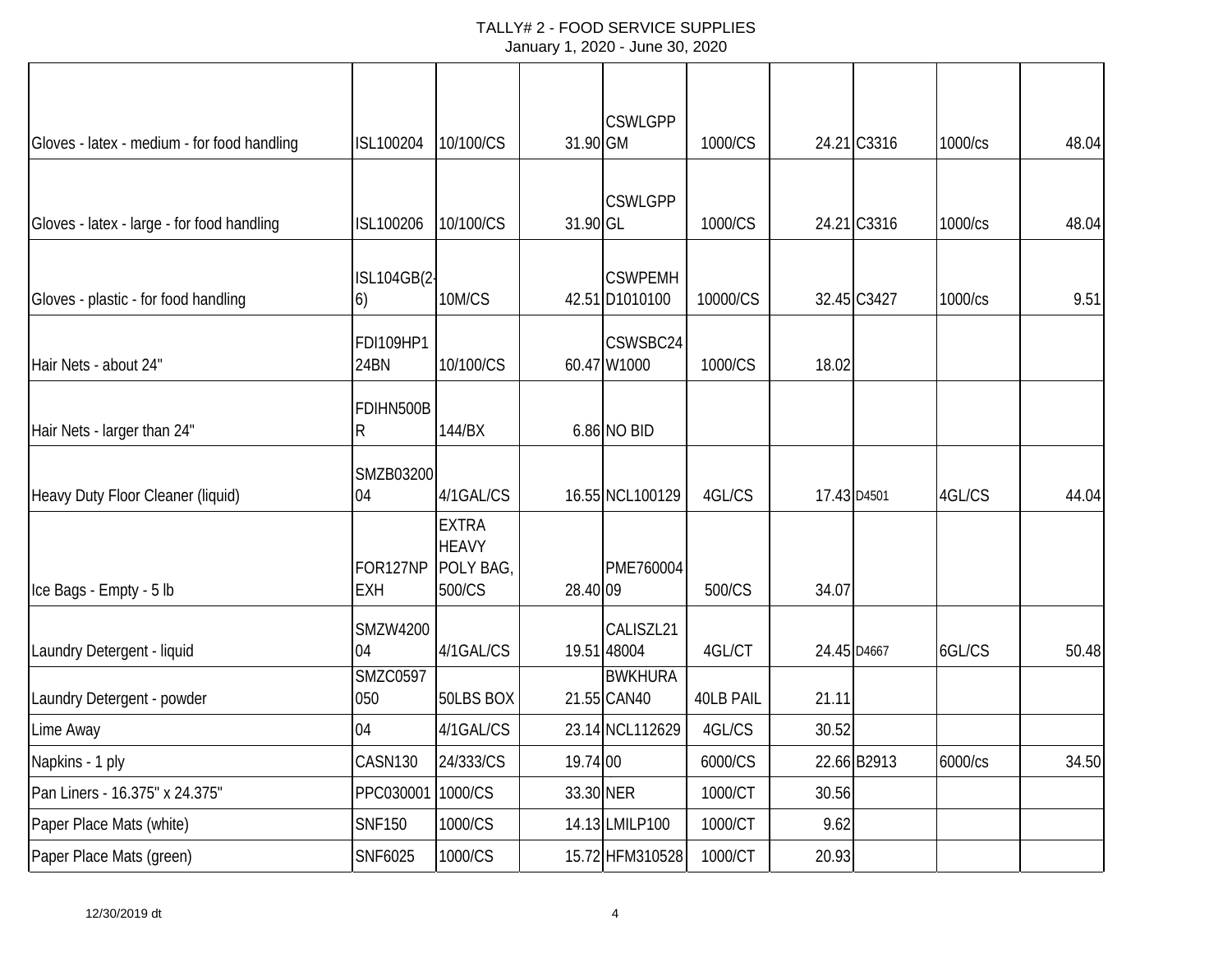| Paper Place Mats (red)                       | SNF6005                | 1000/CS       |               | 15.72 HFM310521 | 1000/CT      | 22.46 |            |         |       |
|----------------------------------------------|------------------------|---------------|---------------|-----------------|--------------|-------|------------|---------|-------|
| Paper Towels - Brown - roll for Towel Master | GPF26490               | 6/1150'/CS    |               | 62.80 GPC26490  | 6/1150'/CT   | 60.49 |            |         |       |
| Paper Towels - White - roll                  | CASK085                | 30/85/CS      |               | 16.18 MRC06350  | 30/85SH/CT   | 16.99 |            |         |       |
| Plastic Forks (bulk)                         | NPP406010 1000/CS      |               |               | 4.70 P1000      | 1000/CS      |       | 4.95 B2921 | 1000/cs | 18.68 |
| Plastic Knives (bulk)                        | NPP406017 1000/CS      |               |               | 4.70 WP1000     | 1000/CS      |       | 4.95 B2920 | 1000/cs | 18.68 |
| Plastic Spoons (bulk)                        | NPP406014 1000/CS      |               |               | 4.70 WP1000     | 1000/CS      |       | 4.95 B2922 | 1000/cs | 18.68 |
| Plastic Wrap - 18" x 2,000'                  |                        | 1ROLL         | 11.31 2K      |                 | 1 ROLL       | 10.39 |            |         |       |
| Plates - paper - 6"                          | ASP10106               | 10/100/CS     |               | 10.10 SGV421278 | 1000/CT      | 10.16 |            |         |       |
| Plates - paper - 9"                          | ASP121005 12/100/CS    |               | 19.59 0       |                 | 1000/CS      | 15.96 |            |         |       |
| Plates - styrofoam - 9"                      | GEN80900               | 500/CS        | 12.92 R       |                 | 500/CT       | 12.87 |            |         |       |
| Plates - styrofoam - 10.25"                  | GEN81000               | 500/CS        | 28.45 CR      |                 | 500/CT       | 20.75 |            |         |       |
| Powder Cleaner - qt                          | CPL4278                | <b>POWDER</b> |               | 23.43 2088      | 24/21oz/CT   | 23.83 |            |         |       |
| Sacks 1/6                                    | DUO80076               | 500/CS        | 38.44 2       |                 | 500/BD       | 38.52 |            |         |       |
| <b>Scotch Brite Pads</b>                     | DSCMD69                | 6/10/CS       |               | 10.83 BWK196    | 20/CT        |       | 4.21 D4701 | 60/cs   | 16.86 |
| Speedball Cleaner                            | <b>SMZC0595</b><br>012 | 12QT/CS       |               | 18.48 NCL107136 | 12QT/CS      | 19.19 |            |         |       |
| Stainless Steel Scrubber                     | <b>ROYS7756</b>        | 6/12/CS       | 33.85 92      |                 | <b>72/CT</b> | 18.21 |            |         |       |
| Tray - aluminum - 3 compartment HDM          | P                      | 200/CS        | 35.66 250     |                 | 250/CS       | 31.17 |            |         |       |
| Water Test Strips (7347636) QUAQR            | <b>NO BID</b>          | <b>NO BID</b> | <b>NO BID</b> | LAC2951         | 100/TB       | 4.77  |            |         |       |
| Wypalls x 60                                 | KIM34015               | 180/CS        | $12.17$ X     |                 | 180/CS       | 10.29 |            |         |       |
| Zappers all purpose towels - blue            | CHX8725                | 400/CS        | 35.09 X       | <b>LGCG8212</b> | 160/CS       | 17.45 |            |         |       |